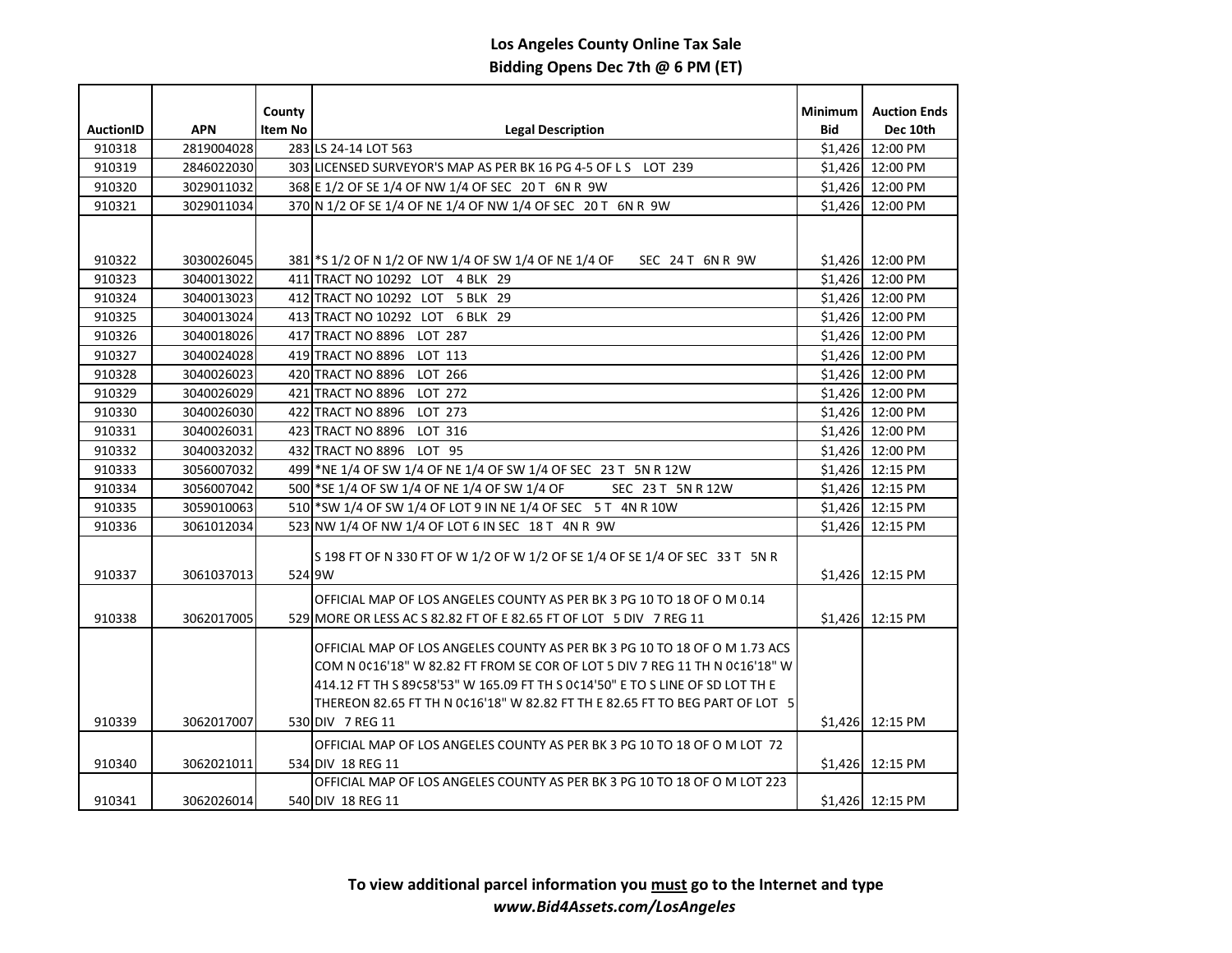|                  |                          | County         |                                                                                                                                                                                  | <b>Minimum</b> | <b>Auction Ends</b>                  |
|------------------|--------------------------|----------------|----------------------------------------------------------------------------------------------------------------------------------------------------------------------------------|----------------|--------------------------------------|
| <b>AuctionID</b> | <b>APN</b>               | <b>Item No</b> | <b>Legal Description</b>                                                                                                                                                         | <b>Bid</b>     | Dec 10th                             |
|                  |                          |                |                                                                                                                                                                                  |                |                                      |
|                  |                          |                | 3 ACS COM N 1736.17 FT AND W 15 FT FROM S 1/4 COR OF SEC 14 T 4N R 8W TH W                                                                                                       |                |                                      |
|                  |                          |                | 208.7 FT TH N 208.7 FT TH W 208.7 FT TH N 208.7 FT TH E 417.4 FT TH S 417.4 FT TO                                                                                                |                |                                      |
| 910342           | 3064015010               |                | 557 BEG PART OF NE 1/4 OF SW 1/4 OF SEC 14 T 4N R 8W                                                                                                                             |                | \$1,426 12:15 PM                     |
| 910343           | 3076018014               |                | 613 *SE 1/4 OF NW 1/4 OF SE 1/4 OF SE 1/4 OF<br>SEC 13 T 6N R 9W                                                                                                                 |                | \$1,426 12:15 PM                     |
| 910344           | 3076018016               |                | 614 NE 1/4 OF NW 1/4 OF SE 1/4 OF SE 1/4 OF SEC 13 T 6N R 9W                                                                                                                     |                | \$1,426 12:15 PM                     |
| 910345           | 3078004043               |                | 617 SW 1/4 OF SW 1/4 OF SW 1/4 OF NE 1/4 OF SEC 11 T 6N R 10W                                                                                                                    |                | \$1,426 12:15 PM                     |
| 910346           | 3078004046               |                | 618 SW 1/4 OF SW 1/4 OF NW 1/4 OF NE 1/4 OF SEC 11 T 6N R 10W                                                                                                                    |                | \$1,426 12:15 PM                     |
| 910347           | 3078006020               |                | 619 TRACT NO 26325 LOT 71                                                                                                                                                        |                | \$1,426 12:15 PM                     |
| 910348           | 3078013063               |                | 621 NW 1/4 OF NW 1/4 OF NE 1/4 OF SE 1/4 OF<br>SEC 11 T 6N R 10W                                                                                                                 |                | \$1,426 12:30 PM                     |
| 910349           | 3078014041               |                | 623 SE 1/4 OF SW 1/4 OF NE 1/4 OF SW 1/4 OF<br>SEC 11 T 6N R 10W                                                                                                                 | \$1.426        | 12:30 PM                             |
|                  |                          |                | E 1/2 OF E 1/2 OF W 1/2 OF E 1/2 OF N 1/2 OF THAT PART F SW 1/4 OF SEC 10 T 6N<br>R 10W BD N BY S LINE OF N 50 ACS OF SD SW 1/4 AND S BY N LINE OF S 60 ACS OF                   |                |                                      |
| 910350           | 3078016035               |                | 626 SD SW 1/4                                                                                                                                                                    |                | \$1,426 12:30 PM                     |
| 910351           | 3078016038               |                | W 1/2 OF E 1/2 OF W 1/2 OF W 1/2 OF N 1/2 OF THAT PART OF SW 1/4 OF SEC 10 T<br>6N R 10W BD N BY S LINE OF N 50 ACS OF SD SW 1/4 AND S BY N LINE OF S 60 ACS<br>627 OF SD SW 1/4 |                | \$1,426 12:30 PM                     |
|                  |                          |                | E 1/2 OF E 1/2 OF W 1/2 OF W 1/2 OF N 1/2 OF THAT PART OF SW 1/4 OF SEC 10 T<br>6N R 10W BD N BY S LINE OF N 50 ACS OF SD SW 1/4 AND S BY N LINE OF S 60 ACS                     |                |                                      |
| 910352           | 3078016039               |                | 628 OF SD SW 1/4                                                                                                                                                                 |                | \$1,426 12:30 PM                     |
| 910353           | 3078017049               |                | 629 NW 1/4 OF SW 1/4 OF NE 1/4 OF NW 1/4 OF SEC 15 T 6N R 10W                                                                                                                    |                | \$1,426 12:30 PM                     |
| 910354           | 3079003049               |                | 632 *SE 1/4 OF SE 1/4 OF NE 1/4 OF NE 1/4 OF SEC 24 T 6N R 10W                                                                                                                   |                | \$1,426 12:30 PM                     |
| 910355<br>910356 | 3079014045<br>3081013025 |                | 638 SW 1/4 OF SE 1/4 OF NE 1/4 OF SE 1/4 OF SEC 25 T 6N R 10W<br>SEC 11 T 5N R 9W                                                                                                |                | \$1,426 12:30 PM<br>\$1,426 12:30 PM |
| 910357           | 3082018021               |                | 647 SE 1/4 OF SW 1/4 OF NE 1/4 OF NE 1/4 OF<br>662 TRACT NO 29319 LOT 54                                                                                                         |                | \$1,426 12:30 PM                     |
| 910358           | 3082027005               |                | 663 RECORD OF SURVEY AS PER BK 75 PG 97 TO 99 OF R S<br>LOT 48                                                                                                                   |                | \$1,426 12:30 PM                     |
|                  |                          |                |                                                                                                                                                                                  |                |                                      |
| 910359           | 3083007007               |                | 2.5 MORE OR LESS ACS NW 1/4 OF SE 1/4 OF NW 1/4 OF SE 1/4 OF SEC 24 T 5N R<br>668 9W                                                                                             |                | \$1,426 12:30 PM                     |
|                  |                          |                |                                                                                                                                                                                  |                |                                      |
|                  |                          |                |                                                                                                                                                                                  |                |                                      |
| 910360           | 3083017006               |                | 671 S 1/2 OF N 1/2 OF NE 1/4 OF SW 1/4 OF NE 1/4 OF<br>SEC 27 T 5N R 9W                                                                                                          |                | \$1,426 12:30 PM                     |
| 910361           | 3084013050               |                | 676 NE 1/4 OF SE 1/4 OF NW 1/4 OF NE 1/4 OF<br>SEC 33 T 6N R 8W                                                                                                                  |                | \$1,426 12:30 PM                     |
| 910362           | 3086008072               |                | SEC 33 T 5N R 8W<br>684 SE 1/4 OF NE 1/4 OF SW 1/4 OF NE 1/4 OF                                                                                                                  |                | \$1,426 12:30 PM                     |
| 910363           | 3089001009               |                | THAT PART OF LAND DESC IN DOC NO 447, 3-3-72 OF W 1/2 OF NW 1/4 OF SEC 22<br>693 T 5N R 8W                                                                                       |                | \$1,426 12:45 PM                     |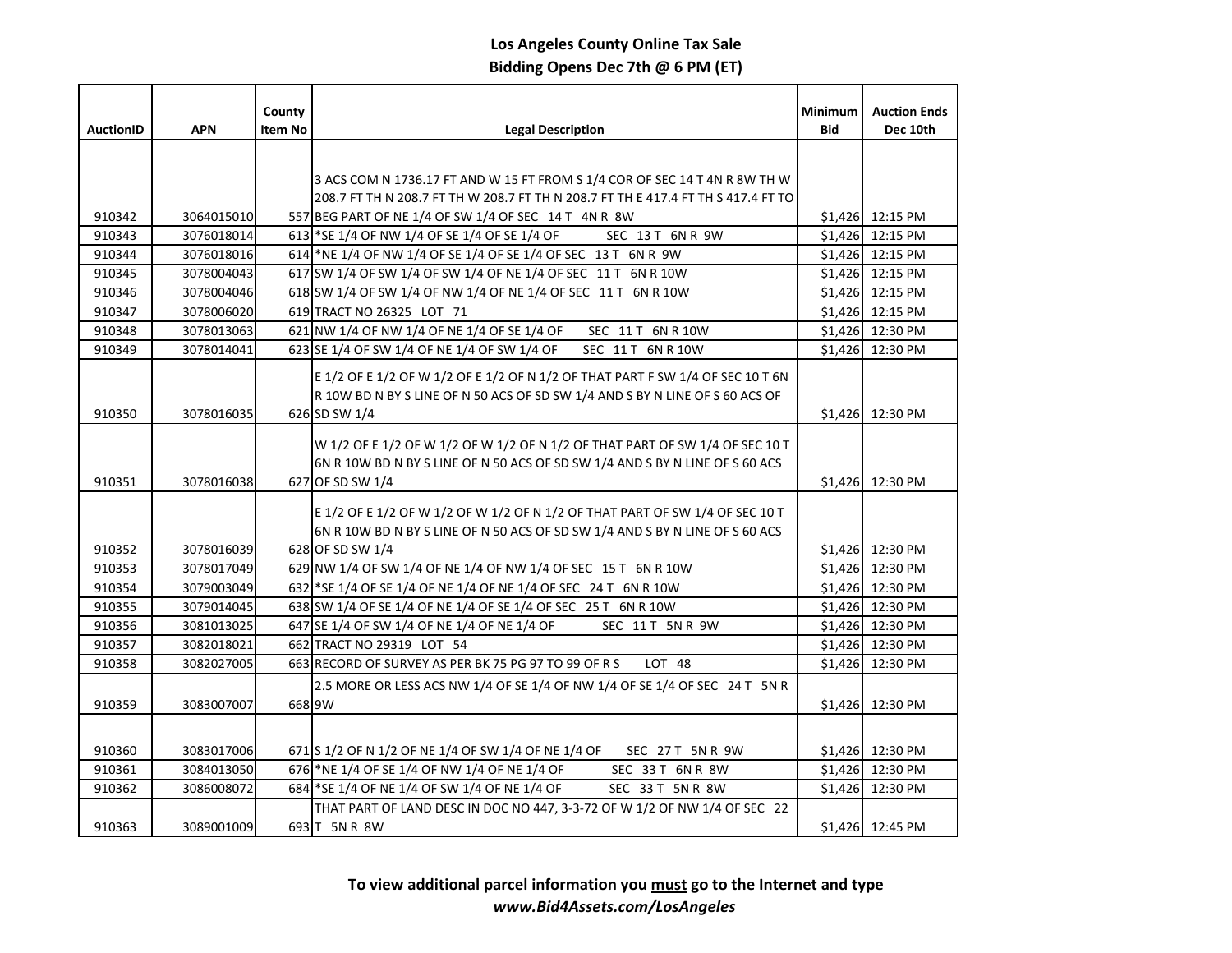|                  |            | County  |                                                                                | <b>Minimum</b> | <b>Auction Ends</b> |
|------------------|------------|---------|--------------------------------------------------------------------------------|----------------|---------------------|
| <b>AuctionID</b> | <b>APN</b> | Item No | <b>Legal Description</b>                                                       | <b>Bid</b>     | Dec 10th            |
|                  |            |         | *THAT POR N OF S 10 FT OF NE 1/4 OF NW 1/4 OF SE 1/4 OF NE 1/4 OF SEC 22 T     |                |                     |
| 910364           | 3089004030 |         | 695 5N R 8W                                                                    |                | \$1,426 12:45 PM    |
|                  |            |         |                                                                                |                |                     |
| 910365           | 3089015004 |         | 697 S 75.4 FT OF N 1/2 OF NW 1/4 OF NW 1/4 OF SE 1/4 OF SEC 24 T 5N R 8W       |                | \$1,426 12:45 PM    |
|                  |            |         | 1.25 MORE OR LESS ACS N 1/2 OF N 1/2 OF S 1/2 OF SW 1/4 OF NW 1/4 OF SE 1/4    |                |                     |
| 910366           | 3089015013 |         | 698 OF SEC 24 T 5N R 8W                                                        |                | \$1,426 12:45 PM    |
| 910367           | 3091004023 |         | 699 TRACT NO 30667 LOT 71                                                      |                | $$1,426$ 12:45 PM   |
| 910368           | 3122034030 |         | 3004 TRACT # 20042 LOT 70                                                      |                | \$1,426 12:45 PM    |
|                  |            |         | THAT PART OF LOT 2 IN W 1/2 OF W 1/2 OF NE 1/4 OF NW 1/4 OF SW 1/4 OF SEC      |                |                     |
| 910369           | 3145019020 |         | 786 30 T 8N R 11W                                                              |                | \$1,426 12:45 PM    |
| 910370           | 3145020065 |         | 787 S 1/2 OF S 1/2 OF NE 1/4 OF NE 1/4 OF NE 1/4 OF SEC 21 T 8N R 11W          |                | \$1,426 12:45 PM    |
| 910371           | 3145020155 |         | 788 E 1/2 OF W 1/2 OF NW 1/4 OF NE 1/4 OF NE 1/4 OF SEC 21 T8N R11W            |                | \$1,426 12:45 PM    |
| 910372           | 3145020157 |         | 789 E 1/2 OF E 1/2 OF NW 1/4 OF NE 1/4 OF NE 1/4 OF SEC 21 T8N R11W            |                | \$1,426 12:45 PM    |
|                  |            |         |                                                                                |                |                     |
|                  |            |         |                                                                                |                |                     |
| 910373           | 3152014006 |         | 816 W 1/2 OF SE 1/4 OF NW 1/4 OF W 1/2 OF LOT 2 IN NW 1/4 OF SEC 6 T 7N R 11W  |                | \$1,426 12:45 PM    |
| 910374           | 3162027004 |         | 829 S 1/2 OF N 1/2 OF NW 1/4 OF SE 1/4 OF NW 1/4 OF<br>SEC 35T 7NR 9W          |                | \$1,426 12:45 PM    |
|                  |            |         |                                                                                |                |                     |
|                  |            |         |                                                                                |                |                     |
|                  |            |         | 0.15 MORE OR LESS AC E 50 FT OF N 130 FT OF LAND D A F LOT COM W ON E AND      |                |                     |
|                  |            |         | W C/L OF SEC 26 T 8N R 13W 376.34 FT FROM E 1/4 COR OF SD SEC TH W ON SD C/L   |                |                     |
|                  |            |         | 376.35 FT TH S TO A PT IN S LINE OF N 1/2 OF SE 1/4 OF SD SEC W THEREON 753.07 |                |                     |
|                  |            |         | FT FROM SE COR OF SD N 1/2 OF SE 1/4 TH E ON SD S LINE 376.53 FT TH N TO BEG   |                |                     |
| 910375           | 3201009010 |         | 847 PART OF N 1/2 OF SE 1/4 OF SEC 26 T 8N R 13W                               |                | \$1,426 12:45 PM    |
|                  |            |         | THAT PART OF LOT 2 IN NE 1/4 OF SW 1/4 OF NW 1/4 OF NE 1/4 OF SEC 6 T 6N R     |                |                     |
| 910376           | 3205023015 |         | 856 13W                                                                        |                | \$1,426 12:45 PM    |
|                  |            |         |                                                                                |                |                     |
|                  |            |         | W 391 FT OF E 891 FT OF S 1/2 OF N 1/2 OF NE 1/4 OF NE 1/4 OF SEC 11 T 4N R    |                |                     |
| 910377           | 3210010003 |         | 861 14W                                                                        |                | \$1,426 12:45 PM    |
| 910378           | 3218006038 |         | 902 FIFTH STREET STORE TR EX OF R/W LOTS 9 AND 10 BLK 49                       |                | \$1,426 1:00 PM     |
| 910379           | 3218009012 |         | 903 FIFTH STREET STORE TRACT LOT 12 BLK 43                                     |                | \$1,426 1:00 PM     |
| 910380           | 3218017008 |         | 904 FIFTH STREET STORE TRACT LOT 7 BLK 28                                      | \$1,426        | 1:00 PM             |
| 910381           | 3218017009 |         | 905 FIFTH STREET STORE TRACT LOT 8 BLK 28                                      |                | \$1,426 1:00 PM     |
| 910382           | 3218024007 |         | 906 FIFTH STREET STORE TRACT LOT 13 BLK 13                                     | \$1,426        | 1:00 PM             |
| 910383           | 3218025014 |         | 907 FIFTH STREET STORE TRACT LOT 5 BLK 12                                      | \$1,426        | 1:00 PM             |
| 910384           | 3218027021 |         | 910 FIFTH STREET STORE TRACT LOT 13 BLK 8                                      |                | \$1,426 1:00 PM     |
| 910385           | 3223016009 |         | 919 NE 1/4 OF NE 1/4 OF SW 1/4 OF SEC 33 T 5N R 13W                            |                | \$1,426 1:00 PM     |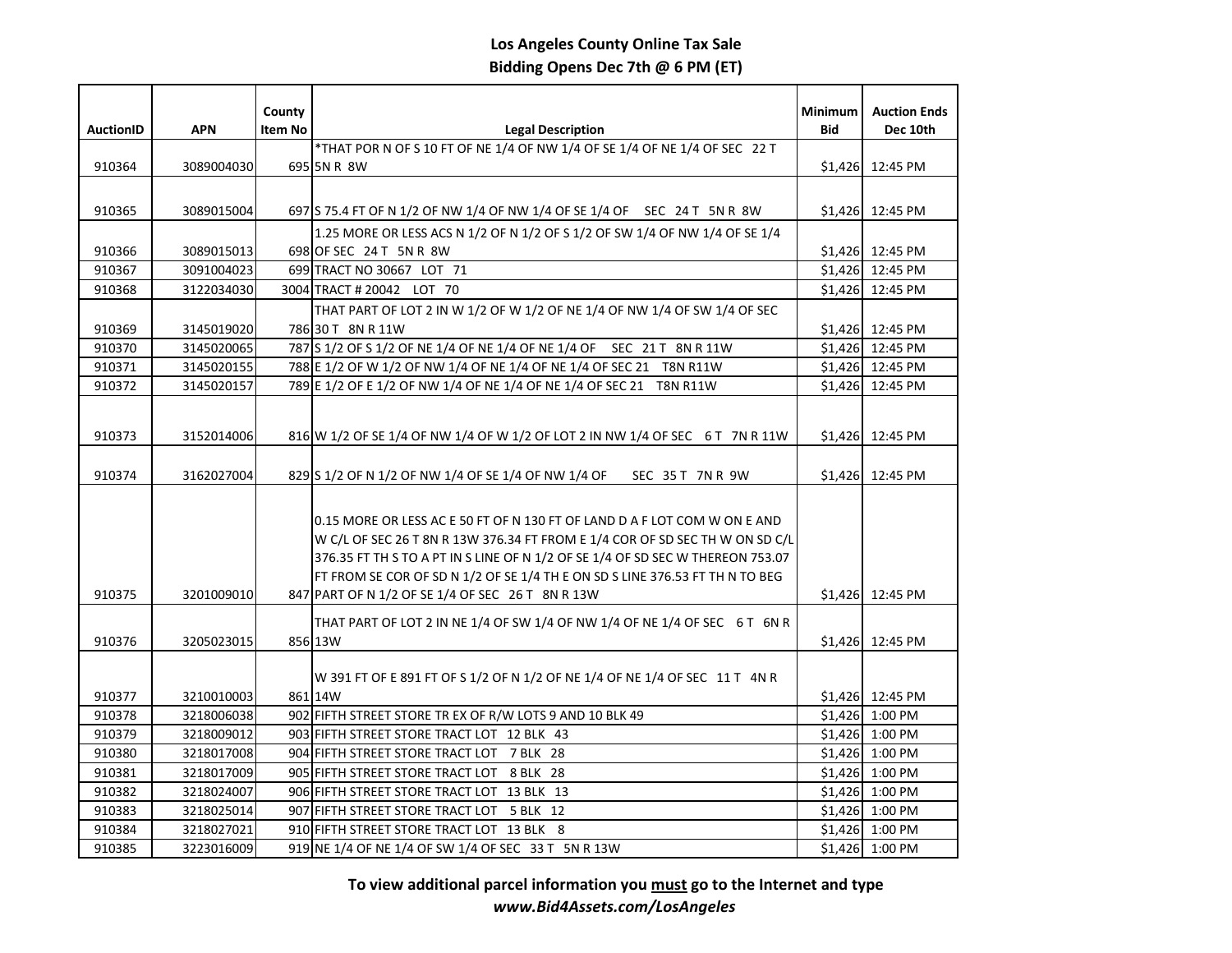| <b>AuctionID</b> | <b>APN</b> | County<br><b>Item No</b> | <b>Legal Description</b>                                                                                   | <b>Minimum</b><br><b>Bid</b> | <b>Auction Ends</b><br>Dec 10th |
|------------------|------------|--------------------------|------------------------------------------------------------------------------------------------------------|------------------------------|---------------------------------|
| 910386           | 3227013014 |                          | 939 TRACT #8830 LOT 14 BLK 3                                                                               |                              | \$1,426 1:00 PM                 |
| 910387           | 3228023019 |                          | 946 TRACT # 6647<br>LOT 5 BLK 15                                                                           |                              | \$1,426 1:00 PM                 |
| 910388           | 3228025012 |                          | 947 TRACT # 6647<br>LOT 12 BLK 24                                                                          |                              | $$1,426$ 1:00 PM                |
| 910389           | 3228032007 |                          | 949 TRACT # 8956<br>LOT 7 BLK 4                                                                            |                              | \$1,426 1:00 PM                 |
| 910390           | 3238005033 |                          | 977 NE 1/4 OF SW 1/4 OF NE 1/4 OF NW 1/4 OF SEC 22 T 8N R 15W                                              |                              | \$1,426 1:00 PM                 |
|                  |            |                          |                                                                                                            |                              |                                 |
|                  |            |                          |                                                                                                            |                              |                                 |
|                  |            |                          | LOT COM S 0¢38' E 715 FT FROM NE COR OF NW 1/4 OF NE 1/4 OF SEC 27 T 7N R                                  |                              |                                 |
|                  |            |                          | 15W TH S 0¢38' E 77.5 FT TH S 89¢55' W 104 FT TH S 0¢38' E 233.34 FT TH S 89¢55'                           |                              |                                 |
|                  |            |                          | W 43.05 FT TH N 38¢12' W 118 FT TH N 0¢38' W 218 FT TH N 89¢55' E 219 FT TO                                |                              |                                 |
| 910391           | 3242028002 |                          | 993 BEG PART OF NW 1/4 OF NE 1/4 OF SEC 27 T 7N R 15W                                                      |                              | $$1,426$ 1:00 PM                |
| 910392           | 3265001142 |                          | 1048 NE 1/4 OF SE 1/4 OF SW 1/4 OF NW 1/4 OF SEC 35 T 8N R 14W                                             |                              | \$1,426 1:00 PM                 |
|                  |            |                          | THAT PART OUTSIDE ANTELOPE VALLEY HOS- PITAL DIST OF NE 1/4 OF SE 1/4 OF SE                                |                              |                                 |
| 910393           | 3265023055 |                          | 1058 1/4 OF SW 1/4 OF SEC 12 T 7N R 14W                                                                    |                              | $$1,426$ 1:15 PM                |
| 910394           | 3266012014 |                          | 1060 TRACT NO 30587 LOT 83                                                                                 |                              | $$1,426$ 1:15 PM                |
|                  |            |                          |                                                                                                            |                              |                                 |
| 910395           | 3270017016 |                          | TRACT # 8676 THAT PART NE OF A LINE PARALLEL WITH AND DIST NE AT R/A 250 FT<br>1088 FROM SW LINE OF LOT 13 |                              | $$1,426$ 1:15 PM                |
| 910396           | 3271015006 |                          | 1094 TRACT #8672 LOT 100                                                                                   |                              | \$1,426 1:15 PM                 |
| 910397           | 3272001028 |                          | 1101 TRACT NO 890 LOT 28 BLK 9                                                                             |                              | $$1,426$ 1:15 PM                |
| 910398           | 3272005083 |                          | 1107 TRACT NO 890 LOTS 9 AND LOT 10 BLK 13                                                                 |                              | $$1,426$ 1:15 PM                |
| 910399           | 3272005096 |                          | 1108 TRACT NO 890 LOTS 49,50,51,52 AND LOT 76 BLK 13                                                       |                              | $$1,426$ 1:15 PM                |
| 910400           | 3272005126 |                          | 1109 TR=890<br>LOT 36 BLK 13                                                                               |                              | $$1,426$ 1:15 PM                |
| 910401           | 3272008089 |                          | 1110 TRACT NO 890 LOTS 49,50,51 AND LOT 52 BLK 16                                                          |                              | \$1,426 1:15 PM                 |
| 910402           | 3272010102 |                          | 1111 TR=890 LOT 12 BLK 18                                                                                  |                              | $$1,426$ 1:15 PM                |
| 910403           | 3272010109 |                          | 1112 TR=890 LOT 41 BLK 18                                                                                  |                              | $$1,426$ 1:15 PM                |
| 910404           | 3272013091 |                          | 1113 TRACT NO 890 LOT 18 BLK 21                                                                            |                              | $$1,426$ 1:15 PM                |
| 910405           | 3272014095 |                          | 1114 TRACT NO 890 LOTS 69,70,71,72,73,74,75, 76,77 AND<br>LOT 78 BLK 22                                    |                              | $$1,426$ 1:15 PM                |
|                  |            |                          | 0.46 MORE OR LESS AC THAT PART W OF TR # 13243 OF W 1/2 OF NE 1/4 OF NE 1/4                                |                              |                                 |
| 910406           | 3272027032 |                          | 1116 OF SEC 8 T 4N R 17W                                                                                   |                              | $$1,426$ 1:15 PM                |
| 910407           | 3272033096 |                          | 1117 TRACT NO 890 LOTS 63 AND LOT 64 BLK 4                                                                 |                              | $$1,426$ 1:15 PM                |
|                  |            |                          |                                                                                                            |                              |                                 |
|                  |            |                          |                                                                                                            |                              |                                 |
| 910408           | 3302004041 |                          | 1135 N 1/2 OF SE 1/4 OF NE 1/4 OF SW 1/4 OF SW 1/4 OF<br>SEC 22 T 8N R 11W                                 |                              | $$1,426$ 1:30 PM                |
|                  |            |                          |                                                                                                            |                              |                                 |
|                  |            |                          |                                                                                                            |                              |                                 |
| 910409           | 3302018017 |                          | 1140 N 1/2 OF NW 1/4 OF NW 1/4 OF SE 1/4 OF NW 1/4 OF<br>SEC 27 T 8N R 11W                                 |                              | \$1,426 1:30 PM                 |
| 910410           | 3307005010 |                          | 1147 TRACT NO 1181 LOT 16 BLK 15                                                                           |                              | \$1,426 1:30 PM                 |
| 910411           | 3310005057 |                          | 1152 SE 1/4 OF SW 1/4 OF NE 1/4 OF NW 1/4 OF<br>SEC 23 T 8N R 10W                                          |                              | \$1,426 1:30 PM                 |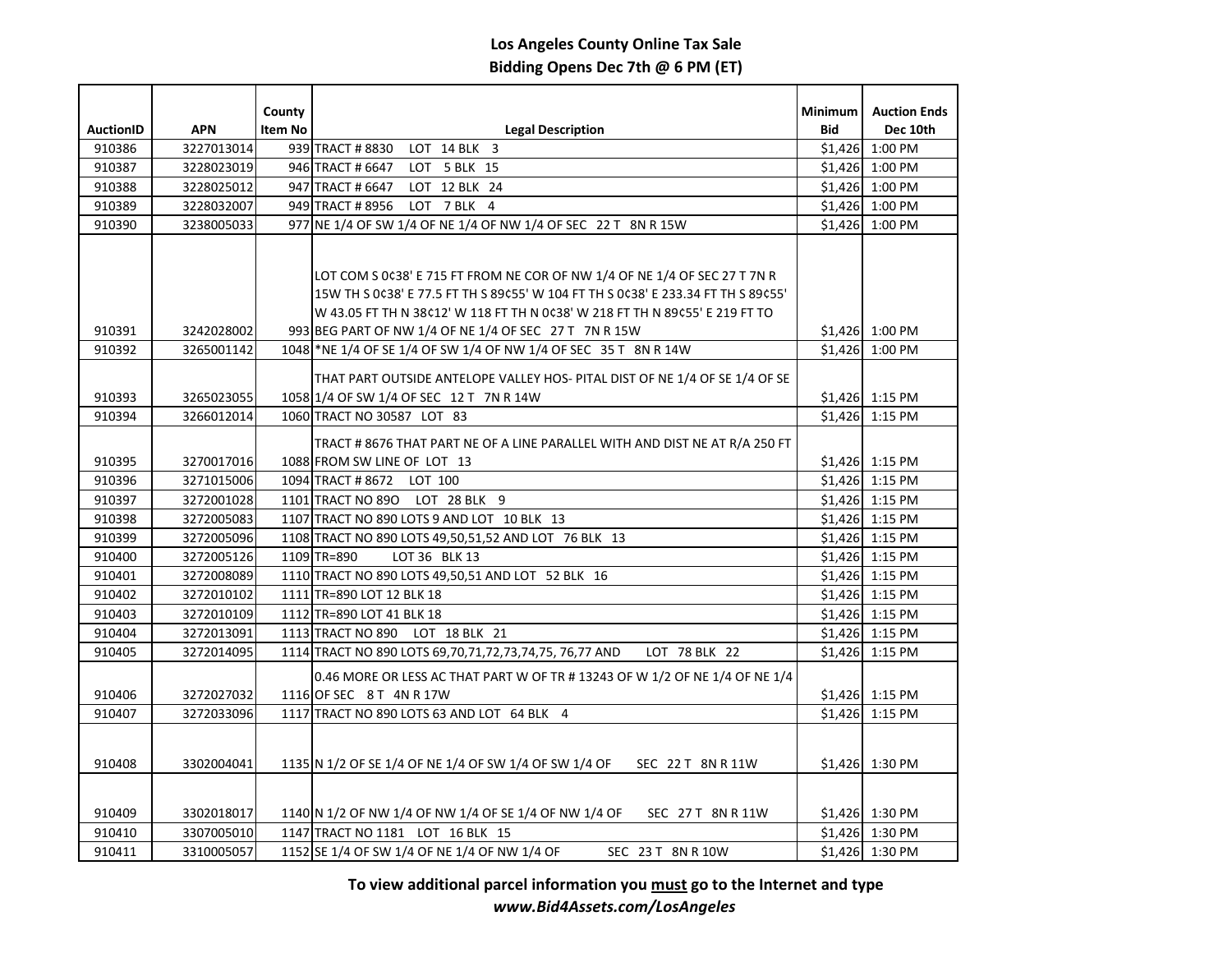|                  |            | County  |                                                                              | <b>Minimum</b> | <b>Auction Ends</b> |
|------------------|------------|---------|------------------------------------------------------------------------------|----------------|---------------------|
| <b>AuctionID</b> | <b>APN</b> | Item No | <b>Legal Description</b>                                                     | <b>Bid</b>     | Dec 10th            |
| 910412           | 3310006010 |         | 1153 SW 1/4 OF NE 1/4 OF NE 1/4 OF SW 1/4 OF SEC 23 T 8N R 10W               | \$1,426        | 1:30 PM             |
|                  |            |         |                                                                              |                |                     |
|                  |            |         | W 5 MORE OR LESS ACS OF E 10 MORE OR LESS ACS OF S 20 MORE OR LESS ACS OF    |                |                     |
| 910413           | 3310006023 |         | 1154 N 60 MORE OR LESS ACS OF E 1/2 OF SW 1/4 OF<br>SEC 23 T 8N R 10W        |                | \$1,426 1:30 PM     |
|                  |            |         |                                                                              |                |                     |
|                  |            |         |                                                                              |                |                     |
| 910414           | 3310013030 |         | 1157 S 1/2 OF N 1/2 OF SE 1/4 OF NW 1/4 OF NE 1/4 OF<br>SEC 27 T 8N R 10W    |                | \$1,426 1:30 PM     |
|                  |            |         |                                                                              |                |                     |
| 910415           | 3310015055 |         | 1158 E 1/2 OF E 1/2 OF S 1/2 OF S 1/2 OF SW 1/4 OF NE 1/4 OF SEC 34 T8N R10W |                | \$1,426 1:30 PM     |
| 910416           | 3310016024 |         | 1159 TRACT NO 29990 LOT 24                                                   |                | \$1,426 1:30 PM     |
| 910417           | 3314006008 |         | 1164 SE 1/4 OF NE 1/4 OF NW 1/4 OF NE 1/4 OF SEC 28 T 8N R 9W                |                | \$1,426 1:30 PM     |
|                  |            |         |                                                                              |                |                     |
| 910418           | 3314018004 |         | 1168 S 1/2 OF S 1/2 OF NW 1/4 OF SW 1/4 OF NE 1/4 OF<br>SEC 32 T 8N R 9W     |                | \$1,426 1:30 PM     |
| 910419           | 3314018026 |         | 1169 S 1/2 OF N 1/2 OF NE 1/4 OF SE 1/4 OF NE 1/4 OF<br>SEC 32 T 8N R 9W     |                | \$1,426 1:30 PM     |
|                  |            |         |                                                                              |                |                     |
|                  |            |         |                                                                              |                |                     |
| 910420           | 3316005058 |         | 1171 S 1/2 OF SE 1/4 OF NE 1/4 OF NW 1/4 OF SW 1/4 OF SEC 26 T 8N R 9W       |                | \$1,426 1:30 PM     |
|                  |            |         | S 1/3 OF S 7.5 ACS OF W 1/2 OF W 1/2 OF N 50 ACS OF SW 1/4 OF SEC 34 T 8N R  |                |                     |
| 910421           | 3316020003 | 1176 9W |                                                                              |                | \$1,426 1:30 PM     |
|                  |            |         |                                                                              |                |                     |
| 910422           | 3318013025 |         | 1179 NE 1/4 OF NE 1/4 OF SW 1/4 OF NW 1/4 OF SEC 17 T 8N R 8W                |                | \$1,426 1:30 PM     |
|                  |            |         |                                                                              |                |                     |
| 910423           | 3318013048 |         | 1180 N 1/2 OF S 1/2 OF SE 1/4 OF NE 1/4 OF NW 1/4 OF SEC 17 T 8N R 8W        |                | $$1,426$ 1:45 PM    |
| 910424           | 3318014079 |         | 1182 NW 1/4 OF NE 1/4 OF NE 1/4 OF SW 1/4 OF SEC 17 T 8N R 8W                |                | \$1,426 1:45 PM     |
| 910425           | 3318015021 |         | 1183 SW 1/4 OF SW 1/4 OF NW 1/4 OF NE 1/4 OF SEC 16 T 8N R 8W                |                | \$1,426 1:45 PM     |
|                  |            |         |                                                                              |                |                     |
|                  |            |         | S 1/2 OF NW 1/4 OF NE 1/4 OF SE 1/4 OF NE 1/4 AND N 1/2 OF SW 1/4 OF NE 1/4  |                |                     |
| 910426           | 3318015036 |         | 1184 OF SE 1/4 OF NE 1/4 OF SEC 16 T 8N R 8W                                 |                | $$1,426$ 1:45 PM    |
| 910427           | 3322008047 |         | 1187 NE 1/4 OF SE 1/4 OF NW 1/4 OF SW 1/4 OF SEC 29 T 8N R 8W                |                | \$1,426 1:45 PM     |
| 910428           | 3322013018 |         | 1189 SE 1/4 OF NE 1/4 OF NW 1/4 OF NW 1/4 OF SEC 32 T 8N R 8W                |                | $$1,426$ 1:45 PM    |
| 910429           | 3322022009 |         | 1194 TRACT NO 29427 LOT 217                                                  |                | $$1,426$ 1:45 PM    |
| 910430           | 3322024023 |         | 1195 TRACT NO 29427 LOT 167                                                  |                | $$1,426$ 1:45 PM    |
| 910431           | 3322028028 |         | 1196 TRACT NO 29427 LOT 44                                                   |                | $$1,426$ 1:45 PM    |
| 910432           | 3322031014 |         | 1197 SW 1/4 OF NE 1/4 OF SW 1/4 OF NE 1/4 OF SEC 20 T 8N R 8W                |                | \$1,426 1:45 PM     |
|                  |            |         |                                                                              |                |                     |
| 910433           | 3326010042 |         | 1200 W 1/2 OF W 1/2 OF SW 1/4 OF SW 1/4 OF SW 1/4 OF<br>SEC 14T 8N R 8W      |                | $$1,426$ 1:45 PM    |
|                  |            |         |                                                                              |                |                     |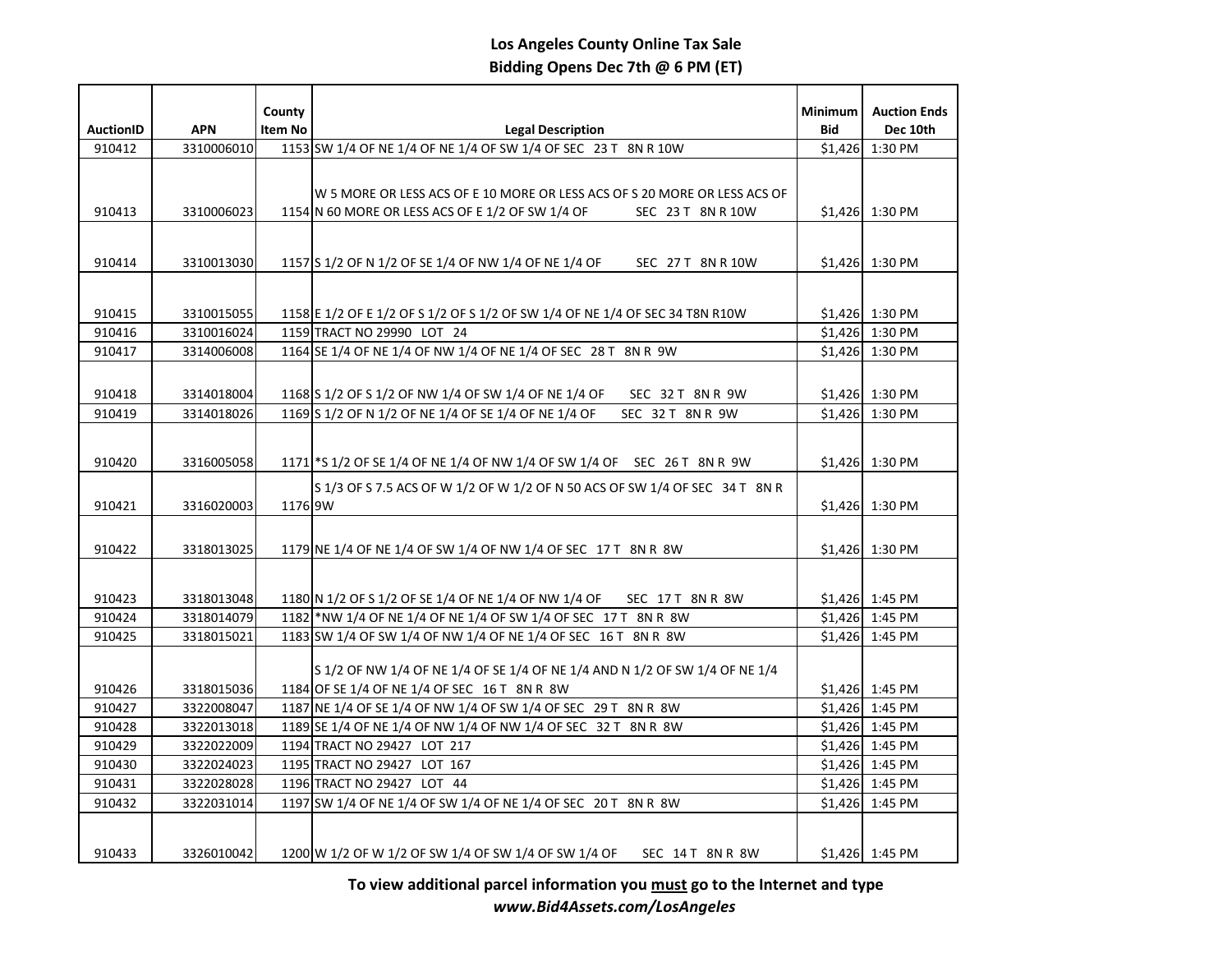| <b>AuctionID</b> | <b>APN</b> | County<br>Item No | <b>Legal Description</b>                                                        | <b>Minimum</b><br>Bid | <b>Auction Ends</b><br>Dec 10th |
|------------------|------------|-------------------|---------------------------------------------------------------------------------|-----------------------|---------------------------------|
| 910434           | 3326014034 |                   | 1201 SE 1/4 OF NW 1/4 OF NE 1/4 OF SE 1/4 OF SEC 24 T 8N R 8W                   | \$1,426               | 1:45 PM                         |
| 910435           | 3326014057 |                   | 1202 NW 1/4 OF SW 1/4 OF SE 1/4 OF SEC 24 T 8N R 8W                             |                       | \$1,426 1:45 PM                 |
| 910436           | 3326026005 |                   | 1203 TRACT NO 30670 LOT 13                                                      |                       | $$1,426$ 1:45 PM                |
| 910437           | 3326026007 |                   | 1204 TRACT NO 30670 LOT 15                                                      |                       | $$1,426$ 1:45 PM                |
| 910438           | 3326029117 |                   | 1205 NW 1/4 OF NW 1/4 OF NE 1/4 OF SW 1/4 OF SEC 34 T 8N R 8W                   | \$1,426               | 2:00 PM                         |
|                  |            |                   |                                                                                 |                       |                                 |
| 910439           | 3326032036 |                   | 1207 * N 1/2 OF NW 1/4 OF SW 1/4 OF NW 1/4 OF SE 1/4 OF<br>SEC 34T 8NR 8W       |                       | \$1,426 2:00 PM                 |
|                  |            |                   |                                                                                 |                       |                                 |
|                  |            |                   |                                                                                 |                       |                                 |
| 910440           | 3326032037 |                   | 1208 * N 1/2 OF NE 1/4 OF SW 1/4 OF NW 1/4 OF SE 1/4 OF<br>SEC 34T 8NR 8W       |                       | \$1,426 2:00 PM                 |
| 910441           | 3326033025 |                   | 1209 NW 1/4 OF NW 1/4 OF SE 1/4 OF SE 1/4 OF<br>SEC 34T 8NR 8W                  |                       | \$1,426 2:00 PM                 |
| 910442           | 3326034034 |                   | 1210 PARCEL MAP AS PER BK 48 PG 65 OF P M LOT 2                                 |                       | $$1,426$ 2:00 PM                |
| 910443           | 3336004023 |                   | 1219 * NE 1/4 OF NE 1/4 OF SW 1/4 OF NW 1/4 OF<br>SEC 23 T 7N R 8W              |                       | $$1,426$ 2:00 PM                |
| 910444           | 3336012019 |                   | 1223 NE 1/4 OF NE 1/4 OF NE 1/4 OF NE 1/4 OF SEC 26 T 7N R 8W                   | \$1,426               | 2:00 PM                         |
|                  |            |                   |                                                                                 |                       |                                 |
| 910445           | 3336013006 |                   | 1224 N 1/2 OF S 1/2 OF SE 1/4 OF NE 1/4 OF NW 1/4 OF<br>SEC 26 T 7N R 8W        |                       | \$1,426 2:00 PM                 |
|                  |            |                   |                                                                                 |                       |                                 |
| 910446           | 3336013009 |                   | 1225 E 1/2 OF E 1/2 OF NE 1/4 OF NE 1/4 OF NW 1/4 OF<br>SEC 26T 7NR 8W          |                       | \$1,426 2:00 PM                 |
| 910447           | 3336015020 |                   | 1227 NW 1/4 OF NW 1/4 OF NW 1/4 OF SE 1/4 OF<br>SEC 26T 7NR 8W                  |                       | \$1,426 2:00 PM                 |
| 910448           | 3336016003 |                   | 1228 NE 1/4 OF NE 1/4 OF NW 1/4 OF SW 1/4 OF SEC 26 T 7N R 8W                   | \$1,426               | 2:00 PM                         |
|                  |            |                   |                                                                                 |                       |                                 |
| 910449           | 3338010048 |                   | 1231 S 1/2 OF N 1/2 OF W 1/2 OF N 1/2 OF E 1/2 LOT 1 OF NE 1/4 OF SEC 2 T6N R8W |                       | \$1,426 2:00 PM                 |
| 910450           | 3342002120 |                   | 1233 SE 1/4 OF SW 1/4 OF SE 1/4 OF SW 1/4 OF SEC 5 T 7 N R 8 W                  | \$1,426               | 2:00 PM                         |
| 910451           | 3344007013 |                   | 1238 TRACT NO 29070 LOT 45                                                      | \$1.426               | 2:00 PM                         |
|                  |            |                   | 5 MORE OR LESS ACS N 1/2 OF SE 1/4 OF NW 1/4 OF NW 1/4 OF SEC 32 T 7N R         |                       |                                 |
| 910452           | 3346003003 | 1241 8W           |                                                                                 | \$1,426               | 2:00 PM                         |
|                  |            |                   | S 1/2 OF S 1/2 OF N 1/2 OF E 1/2 OF E 1/2 OF LOT 1 IN NW 1/4 OF SEC 4 T 6N R    |                       |                                 |
| 910453           | 3346008046 | 1243 8W           |                                                                                 |                       | $$1,426$ 2:15 PM                |
|                  |            |                   |                                                                                 |                       |                                 |
| 910454           | 3350002040 |                   | 1249 NE 1/4 OF NE 1/4 OF NW 1/4 OF SE 1/4 OF SEC 3 T 7N R 9W                    |                       | $$1,426$ 2:15 PM                |
|                  |            |                   |                                                                                 |                       |                                 |
| 910455           |            |                   |                                                                                 |                       | \$1,426 2:15 PM                 |
|                  | 3350025016 |                   | 1258 LAND DESC IN DOC 0457608,860414 POR OF NE 1/4 OF SE 1/4 OF SEC 13 T7N R9W  |                       |                                 |
|                  |            |                   | $*$ S 1/2 OF S 1/2 OF W 1/2 OF E 1/2 THAT POR OF LOT 2 LYING E OF E LINE OF W   |                       |                                 |
| 910456           | 3358001052 |                   | 1259 1320 FT OF SD LOT IN NW 1/4 OF SEC 6 T 7N R 9W                             |                       | $$1,426$ 2:15 PM                |
| 910457           | 3358005022 |                   | 1263 TRACT NO 28963 LOT 54                                                      |                       | \$1,426 2:15 PM                 |
| 910458           | 3358006077 |                   | 1264 SW 1/4 OF SW 1/4 OF NW 1/4 OF SW 1/4 OF SEC 5 T 7N R 9W                    |                       | \$1,426 2:15 PM                 |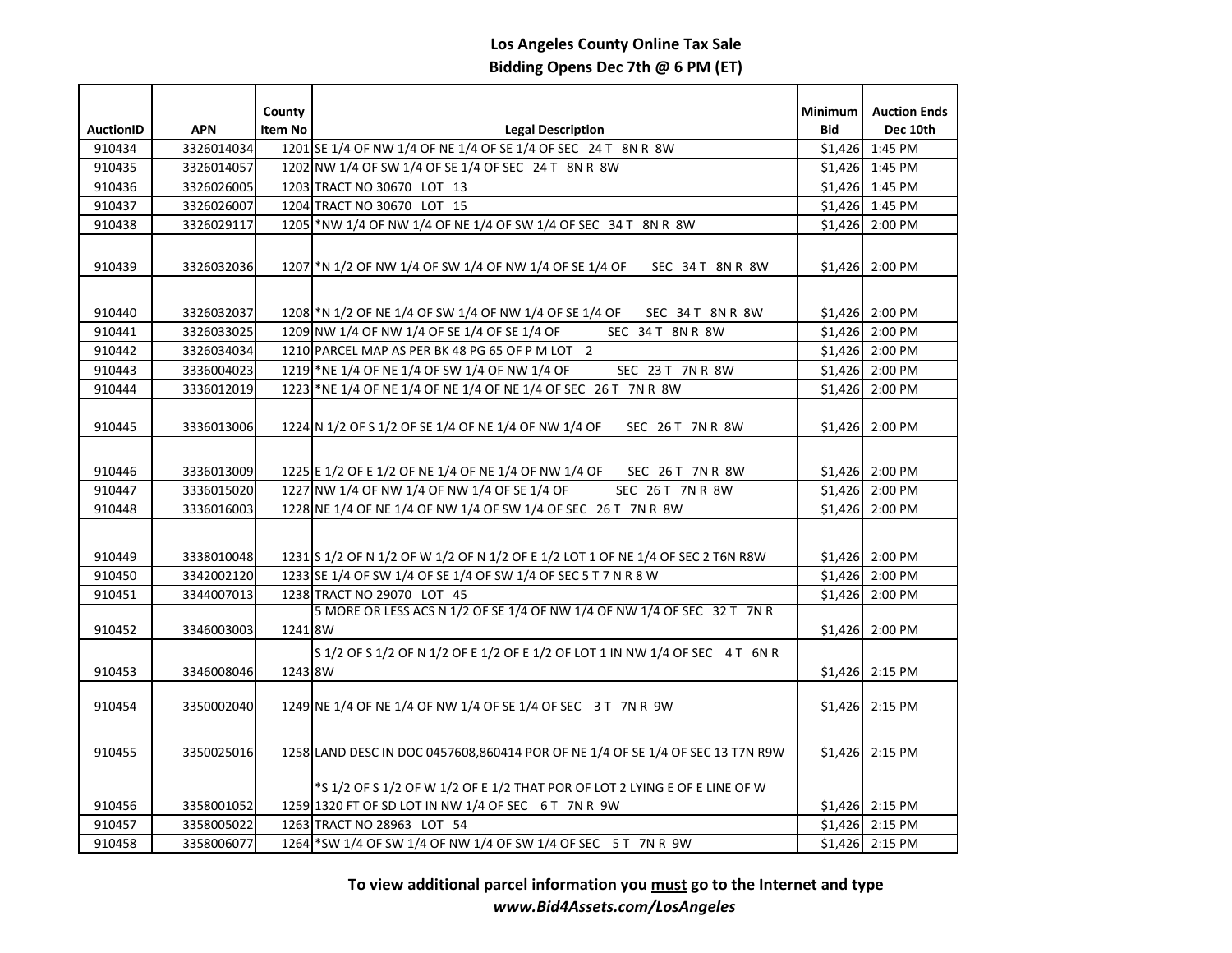|                  |            | County   |                                                                               | <b>Minimum</b> | <b>Auction Ends</b> |
|------------------|------------|----------|-------------------------------------------------------------------------------|----------------|---------------------|
| <b>AuctionID</b> | <b>APN</b> | Item No  | <b>Legal Description</b>                                                      | <b>Bid</b>     | Dec 10th            |
|                  |            |          |                                                                               |                |                     |
| 910459           | 3358007034 |          | 1265 W 1/2 OF N 1/2 OF W 1/2 OF W 1/2 OF LOT 1 IN NW 1/4 OF SEC 4 T 7N R 9W   |                | $$1,426$ 2:15 PM    |
| 910460           | 3358010060 |          | 1268 NE 1/4 OF SE 1/4 OF NW 1/4 OF SW 1/4 OF SEC 8 T 7N R 9W                  |                | $$1,426$ 2:15 PM    |
| 910461           | 3358011038 |          | 1270 SW 1/4 OF NW 1/4 OF NW 1/4 OF SE 1/4 OF SEC 7 T 7 N R 9 W                |                | $$1,426$ 2:15 PM    |
| 910462           | 3361012024 |          | 1285 TRACT NO 25861 LOT 225                                                   | \$1,426        | 2:15 PM             |
|                  |            |          | *N 1/2 OF S 1/2 OF E 1/2 OF S 1/2 OF N 1/2 OF LOT 2 IN SW 1/4 OF SEC 6 T 6N R |                |                     |
| 910463           | 3363018017 | 1293 9W  |                                                                               |                | \$1,426 2:15 PM     |
| 910464           | 3366001024 |          | 1294 SE 1/4 OF SW 1/4 OF SE 1/4 OF LOT 1 IN NW 1/4 OF SEC 3 T7N R10W          | \$1,426        | 2:15 PM             |
| 910465           | 3366005019 |          | 1295 TRACT NO 29246 LOT 51                                                    | \$1,426        | 2:15 PM             |
|                  |            |          | E 1/2 OF W 1/2 OF NW 1/4 OF NW 1/4 OF NE 1/4 (EX OF ST) OF SEC 14 T 7N R      |                |                     |
| 910466           | 3368006012 | 1296 10W |                                                                               | \$1,426        | 2:15 PM             |
|                  |            |          | W 1/2 OF W 1/2 OF NW 1/4 OF NW 1/4 OF NE 1/4 (EX OF ST) OF SEC 14 T 7N R      |                |                     |
| 910467           | 3368006013 | 1297 10W |                                                                               |                | $$1,426$ 2:15 PM    |
| 910468           | 3368013010 |          | 1299 RECORD OF SURVEY AS PER BK 76 PG 73 OF R S W 1/2<br>LOT 27               | \$1,426        | 2:30 PM             |
| 910469           | 3368019014 |          | 1300 TRACT NO 27824 LOT 14                                                    | \$1,426        | 2:30 PM             |
|                  |            |          |                                                                               |                |                     |
| 910470           | 3376017028 |          | 1319 * N 1/2 OF NE 1/4 OF SE 1/4 OF NE 1/4 OF SW 1/4 OF<br>SEC 16 T 7N R 10W  | \$1,426        | 2:30 PM             |
|                  |            |          |                                                                               |                |                     |
| 910471           | 3378014021 |          | 1323 NW 1/4 OF SW 1/4 OF SE 1/4 OF NW 1/4 OF SEC 33 T 7N R 10W                |                | $$1,426$ 2:30 PM    |
| 910472           | 3380004018 |          | 1327 RECORD OF SURVEY AS PER BK 71 PG 44 TO 47 OF R S<br>LOT 18               |                | \$1,426 2:30 PM     |
|                  |            |          | *LAND DESC IN DOC 2687829,061204*TR= JOHN BROWN COLONY SEC 36 T 7N R          |                |                     |
| 910473           | 3386018027 |          | 1346 11W *POR OF<br>LOT 52                                                    |                | \$1,426 2:30 PM     |
| 910474           | 4379014011 |          | LOT 17 BLK 53<br>1500 TRACT # 1033                                            |                | \$1,426 2:30 PM     |
| 910475           | 5223026013 |          | 3028 TR NO 10447<br>LOT A                                                     | \$1,426        | 2:30 PM             |
|                  |            |          | ROBERT MARSH AND CO'S MOUNT WASHINGTON # 1 THAT PART SE OF TR # 356 OF        |                |                     |
| 910476           | 5464013010 |          | 1970 LOT 34 BLK 6                                                             |                | \$1,426 2:30 PM     |
| 910477           | 5466026029 |          | 1975 TR=6910 FOR DESC SEE ASSESSOR'S MAPS POR OF LOT 17                       |                | \$1,426 2:30 PM     |
| 910478           | 5689006021 |          | 2097 HOLIDAY LOTS LOT 27 BLK D                                                |                | \$1,426 2:30 PM     |
| 910479           | 5857004009 |          | 2146 CAPITOL HILL ADD TO PASADENA LOT 25 BLK 4                                |                | \$1,426 2:30 PM     |
|                  |            |          |                                                                               |                |                     |
|                  |            |          | LOT COM N 3660 FT AND W 942 FT FROM SE COR OF SEC 22 T 1N R 8W TH N 2¢15'     |                |                     |
|                  |            |          | W 30 FT WITH A UNIFORM DEPTH OF 80 FT W PART OF SE 1/4 OF NE 1/4 OF SEC       |                |                     |
| 910480           | 8673007007 |          | 2968 22 T 1N R 8W                                                             |                | \$1,426 2:30 PM     |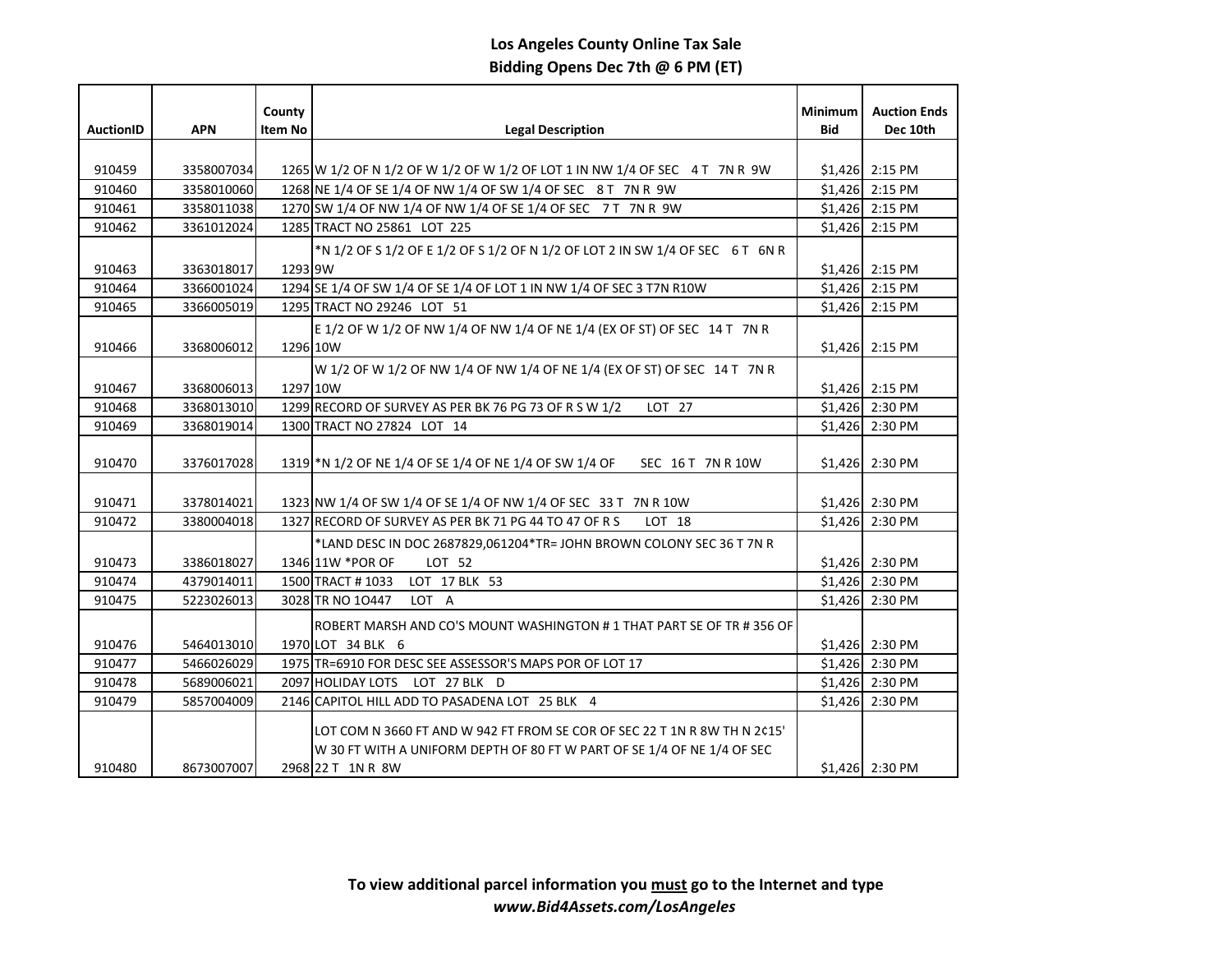| <b>AuctionID</b> | <b>APN</b> | <b>Property Address</b>                     | Community                    | City                   | <b>Zip Code</b> | <b>Land Value</b>          | <b>Improvements</b>            |
|------------------|------------|---------------------------------------------|------------------------------|------------------------|-----------------|----------------------------|--------------------------------|
| 910318           |            | 2819004028 VACANT LOT                       | <b>COUNTY OF LOS ANGELES</b> |                        |                 | \$<br>5,658.00             | \$                             |
| 910319           |            | 2846022030 VACANT LOT                       | <b>COUNTY OF LOS ANGELES</b> |                        |                 | \$<br>$5,492.00$ \$        | $\omega$                       |
| 910320           |            | 3029011032 VAC/VIC AVE P8/155 STE           | <b>COUNTY OF LOS ANGELES</b> | <b>ALPINE BUTTE</b>    | 93591           | \$<br>33,407.00 \$         | $\overline{\phantom{a}}$       |
| 910321           |            | 3029011034 VAC/VIC 155 STE/AVE P2           | <b>COUNTY OF LOS ANGELES</b> | <b>ALPINE BUTTE</b>    | 93591           | \$<br>$10,000.00$ \$       | $\mathcal{L}$                  |
|                  |            |                                             |                              |                        |                 |                            |                                |
|                  |            |                                             |                              |                        |                 |                            |                                |
| 910322           |            | 3030026045 VAC/VIC AVE P4/193 STE           | <b>COUNTY OF LOS ANGELES</b> | <b>BLACK BUTTE</b>     | 93591           | \$<br>$9,386.00$ \$        |                                |
| 910323           |            | 3040013022 VAC/AVE R14/VIC 137TH STE        | COUNTY OF LOS ANGELES        | <b>SUN VILLAGE</b>     | 93543           | \$<br>$2,214.00$ \$        |                                |
| 910324           |            | 3040013023 VAC/AVE R14/VIC 137TH STE        | <b>COUNTY OF LOS ANGELES</b> | <b>SUN VILLAGE</b>     | 93543           | \$<br>$2,214.00$ \$        | $\blacksquare$                 |
| 910325           |            | 3040013024 VAC/AVE R14/VIC 140TH STE        | <b>COUNTY OF LOS ANGELES</b> | <b>SUN VILLAGE</b>     | 93543           | \$<br>2,214.00             | \$<br>$\overline{\phantom{a}}$ |
| 910326           |            | 3040018026 VAC/AVE R6/VIC 142ND STE         | <b>COUNTY OF LOS ANGELES</b> | <b>SUN VILLAGE</b>     | 93543           | \$<br>10,673.00 \$         | $\overline{\phantom{a}}$       |
| 910327           |            | 3040024028 VAC/AVE R2/VIC 142ND STE         | <b>COUNTY OF LOS ANGELES</b> | <b>SUN VILLAGE</b>     | 93543           | \$<br>4,774.00 $\vert$ \$  |                                |
| 910328           |            | 3040026023 VAC/AVE R6/VIC 147TH STE         | COUNTY OF LOS ANGELES        | <b>SUN VILLAGE</b>     | 93543           | \$<br>$2,214.00$ \$        |                                |
| 910329           |            | 3040026029 VAC/AVE R6/VIC 145TH STE         | <b>COUNTY OF LOS ANGELES</b> | <b>SUN VILLAGE</b>     | 93543           | \$<br>$2,214.00$ \$        | $\Box$                         |
| 910330           |            | 3040026030 VAC/COR AVE R6/145TH STE         | <b>COUNTY OF LOS ANGELES</b> | <b>SUN VILLAGE</b>     | 93543           | \$<br>$2,214.00$ \$        |                                |
| 910331           |            | 3040026031 VAC/COR AVE R8/145TH STE         | COUNTY OF LOS ANGELES        | <b>SUN VILLAGE</b>     | 93543           | \$<br>5,712.00             | \$<br>$\overline{\phantom{a}}$ |
| 910332           |            | 3040032032 VAC/COR AVE R2/147TH STE         | <b>COUNTY OF LOS ANGELES</b> | <b>SUN VILLAGE</b>     | 93543           | \$<br>4,173.00 $\vert$ \$  | L,                             |
| 910333           |            | 3056007032 VAC/VIC ANGELES HWY/CARSON MESA  | <b>COUNTY OF LOS ANGELES</b> | <b>ACTON</b>           | 93510           | \$<br>40,405.00 $\vert$ \$ | $\omega$                       |
| 910334           |            | 3056007042 VAC/VIC ANGELES HWY/CARSON MESA  | COUNTY OF LOS ANGELES        | <b>ACTON</b>           | 93510           | \$<br>40,405.00 \$         | $\Box$                         |
| 910335           |            | 3059010063 VAC/VIC AVE Y8/96 STE            | COUNTY OF LOS ANGELES        | <b>JUNIPER HILLS</b>   | 93543           | \$<br>$14,817.00$ \$       | $\mathcal{L}$                  |
| 910336           |            | 3061012034 VAC/VIC 150 STE/PALMDALE VALYERM | <b>COUNTY OF LOS ANGELES</b> | <b>JUNIPER HILLS</b>   | 93543           | \$<br>$2,214.00$ \$        | $\mathbb{Z}^2$                 |
|                  |            |                                             |                              |                        |                 |                            |                                |
| 910337           |            | 3061037013 VAC/VIC BOBS GAP RD/170 STE      | <b>COUNTY OF LOS ANGELES</b> | MOUNT WATERMAN   93544 |                 | \$<br>18,739.00            | \$                             |
|                  |            |                                             |                              |                        |                 |                            |                                |
| 910338           |            | 3062017005 VAC/VIC AVE Z/LARGO VISTA(204E)  | <b>COUNTY OF LOS ANGELES</b> | MOUNT WATERMAN   93544 |                 | \$<br>193.00               | \$                             |
|                  |            |                                             |                              |                        |                 |                            |                                |
|                  |            |                                             |                              |                        |                 |                            |                                |
|                  |            |                                             |                              |                        |                 |                            |                                |
|                  |            |                                             |                              |                        |                 |                            |                                |
|                  |            |                                             |                              |                        |                 |                            |                                |
| 910339           |            | 3062017007 VAC/VIC AVE Z/LARGO VISTA(204E)  | <b>COUNTY OF LOS ANGELES</b> | MOUNT WATERMAN   93544 |                 | \$<br>$1,311.00$ \$        |                                |
|                  |            |                                             |                              |                        |                 |                            |                                |
| 910340           |            | 3062021011 VAC/VIC LARGO VISTA/CAMINO RD    | <b>COUNTY OF LOS ANGELES</b> | MOUNT WATERMAN 93544   |                 | \$<br>417.00               | \$                             |
|                  |            |                                             |                              |                        |                 |                            |                                |
| 910341           |            | 3062026014 VAC/VIC 197 STE/CAMINO RD        | <b>COUNTY OF LOS ANGELES</b> | MOUNT WATERMAN   93544 |                 | \$<br>$1,965.00$ \$        |                                |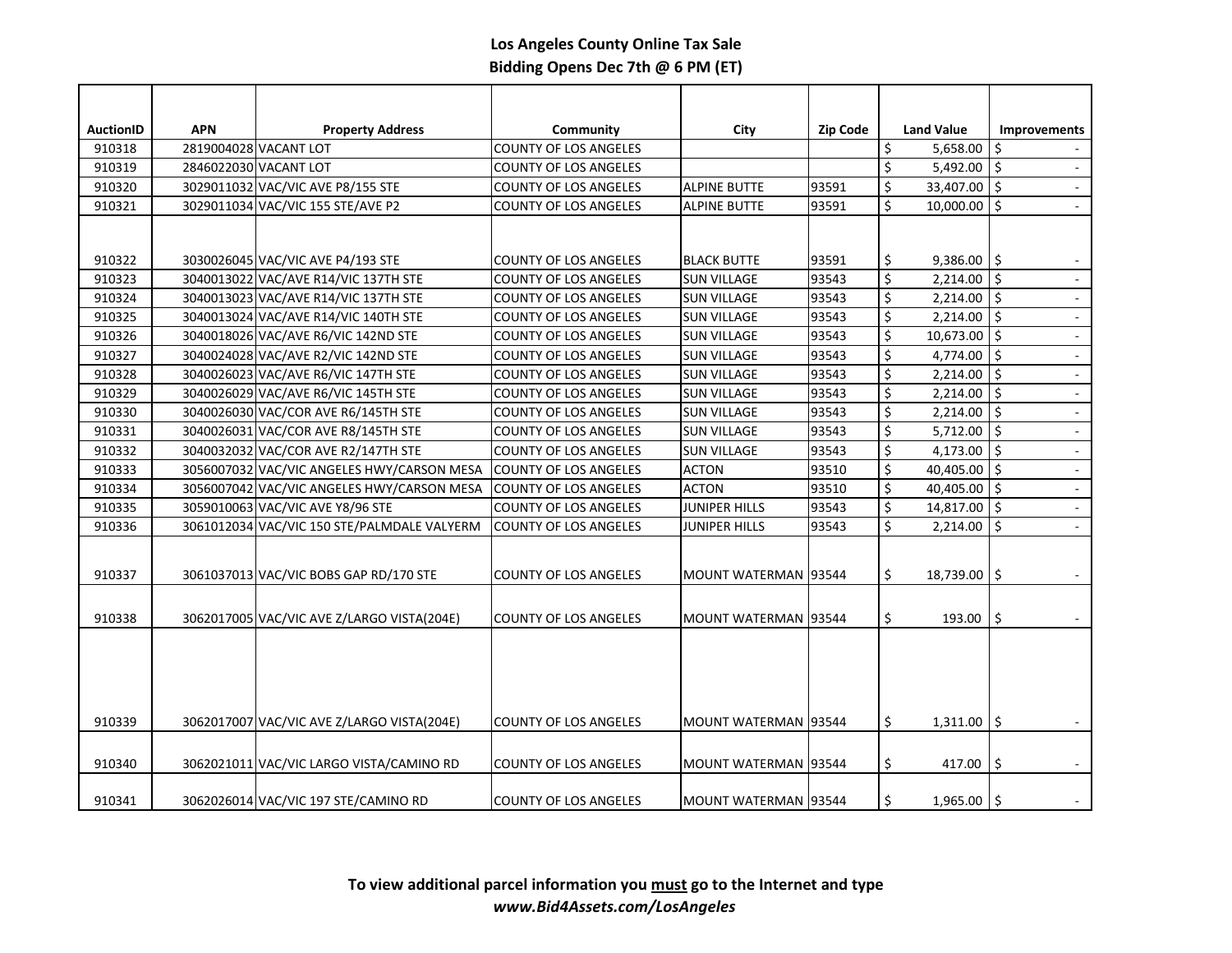| <b>AuctionID</b> | <b>APN</b> | <b>Property Address</b>                    | Community                    | City                   | Zip Code | <b>Land Value</b>         | <b>Improvements</b> |
|------------------|------------|--------------------------------------------|------------------------------|------------------------|----------|---------------------------|---------------------|
|                  |            |                                            |                              |                        |          |                           |                     |
|                  |            |                                            |                              |                        |          |                           |                     |
|                  |            |                                            |                              |                        |          |                           |                     |
| 910342           |            | 3064015010 VAC/VIC AVE Z14/250 STE         | <b>COUNTY OF LOS ANGELES</b> | MOUNT WATERMAN   93544 |          | \$<br>4,929.00 \$         |                     |
| 910343           |            | 3076018014 VAC/VIC AVE 014/200 STE         | <b>COUNTY OF LOS ANGELES</b> | <b>BLACK BUTTE</b>     | 93591    | \$<br>$10,532.00$ \$      |                     |
| 910344           |            | 3076018016 VAC/VIC AVE 012/200 STE         | <b>COUNTY OF LOS ANGELES</b> | <b>BLACK BUTTE</b>     | 93591    | \$<br>$6,414.00$ \$       |                     |
| 910345           |            | 3078004043 VAC/VIC AVE N8/125 STE          | <b>COUNTY OF LOS ANGELES</b> | <b>ALPINE BUTTE</b>    | 93591    | \$<br>18,416.00 \$        | $\mathbb{Z}^2$      |
| 910346           |            | 3078004046 VAC/VIC 125 STE/VIC AVE N4      | <b>COUNTY OF LOS ANGELES</b> | <b>ALPINE BUTTE</b>    | 93591    | \$<br>$14,853.00$ \$      | $\omega$            |
| 910347           |            | 3078006020 VAC/LONGVIEW RD/VIC AVE N6      | <b>COUNTY OF LOS ANGELES</b> | <b>ALPINE BUTTE</b>    | 93591    | \$<br>$18,925.00$ \$      | $\omega$            |
| 910348           |            | 3078013063 VAC/VIC AVE N8/127 STE          | <b>COUNTY OF LOS ANGELES</b> | <b>ALPINE BUTTE</b>    | 93591    | \$<br>$25,230.00$ \$      | $\blacksquare$      |
| 910349           |            | 3078014041 VAC/VIC AVE N12/124 STE         | <b>COUNTY OF LOS ANGELES</b> | <b>ALPINE BUTTE</b>    | 93591    | \$<br>$9,607.00$ \$       |                     |
|                  |            |                                            |                              |                        |          |                           |                     |
|                  |            |                                            |                              |                        |          |                           |                     |
|                  |            |                                            |                              |                        |          |                           |                     |
| 910350           |            | 3078016035 VAC/VIC AVE N12/114 STE         | CITY-PALMDALE                | <b>ALPINE BUTTE</b>    | 93591    | \$<br>$16,448.00$ \$      |                     |
|                  |            |                                            |                              |                        |          |                           |                     |
|                  |            |                                            |                              |                        |          |                           |                     |
| 910351           |            | 3078016038 VAC/VIC AVE N12/111 STE         | CITY-PALMDALE                | <b>ALPINE BUTTE</b>    | 93591    | \$<br>$11,579.00$   \$    |                     |
|                  |            |                                            |                              |                        |          |                           |                     |
|                  |            |                                            |                              |                        |          |                           |                     |
|                  |            |                                            |                              |                        |          |                           |                     |
| 910352           |            | 3078016039 VAC/VIC AVE N12/112 STE         | CITY-PALMDALE                | <b>ALPINE BUTTE</b>    | 93591    | $11,579.00$ \$<br>\$      |                     |
| 910353           |            | 3078017049 VAC/VIC AVE 02/113 STE          | CITY-PALMDALE                | <b>ALPINE BUTTE</b>    | 93591    | \$<br>$14,293.00$ \$      |                     |
| 910354           |            | 3079003049 VAC/VIC AVE P4/140 STE          | <b>COUNTY OF LOS ANGELES</b> | <b>ALPINE BUTTE</b>    | 93591    | \$<br>3,550.00 $\vert$ \$ |                     |
| 910355           |            | 3079014045 VAC/VIC 148TH STE/PALMDALE BLVD | <b>COUNTY OF LOS ANGELES</b> | <b>SUN VILLAGE</b>     | 93543    | \$<br>4,001.00 $ \$$      | $\mathbb{Z}^2$      |
| 910356           |            | 3081013025 VAC/VIC AVE T4/195 STE          | <b>COUNTY OF LOS ANGELES</b> | <b>BLACK BUTTE</b>     | 93591    | \$<br>$9,075.00$ \$       | $\mathbb{Z}^2$      |
| 910357           |            | 3082018021 VAC/COR 222 STE/VIC AVE P8      | <b>COUNTY OF LOS ANGELES</b> | <b>BLACK BUTTE</b>     | 93591    | \$<br>$14,730.00$ \$      | $\omega$            |
| 910358           |            | 3082027005 VAC/(AVE P4)JACUMBA AVE/VIC 206 | <b>COUNTY OF LOS ANGELES</b> | <b>BLACK BUTTE</b>     | 93591    | \$<br>3,899.00 $\vert$ \$ |                     |
|                  |            |                                            |                              |                        |          |                           |                     |
| 910359           |            | 3083007007 VAC/VIC AVE V10/200 STE         | <b>COUNTY OF LOS ANGELES</b> | <b>BLACK BUTTE</b>     | 93591    | \$<br>$25,628.00$   \$    |                     |
|                  |            |                                            |                              |                        |          |                           |                     |
| 910360           |            | 3083017006 VAC/VIC 182 STE/AVE W4          | <b>COUNTY OF LOS ANGELES</b> | <b>BLACK BUTTE</b>     | 93591    | $17,140.00$ \$<br>\$      |                     |
| 910361           |            | 3084013050 VAC/VIC AVE R2/225 STE          | <b>COUNTY OF LOS ANGELES</b> | <b>BLACK BUTTE</b>     | 93591    | \$<br>3,633.00 $\vert$ \$ |                     |
| 910362           |            | 3086008072 VAC/VIC AVE X6/231 STE          | <b>COUNTY OF LOS ANGELES</b> | MOUNT WATERMAN   93544 |          | \$<br>$13,727.00$ \$      | $\mathbb{Z}^2$      |
|                  |            |                                            |                              |                        |          |                           |                     |
|                  |            |                                            |                              |                        |          | Ś.                        |                     |
| 910363           |            | 3089001009 VAC/VIC AVE V/236 STE           | <b>COUNTY OF LOS ANGELES</b> | <b>BLACK BUTTE</b>     | 93591    | $5,658.00$   \$           |                     |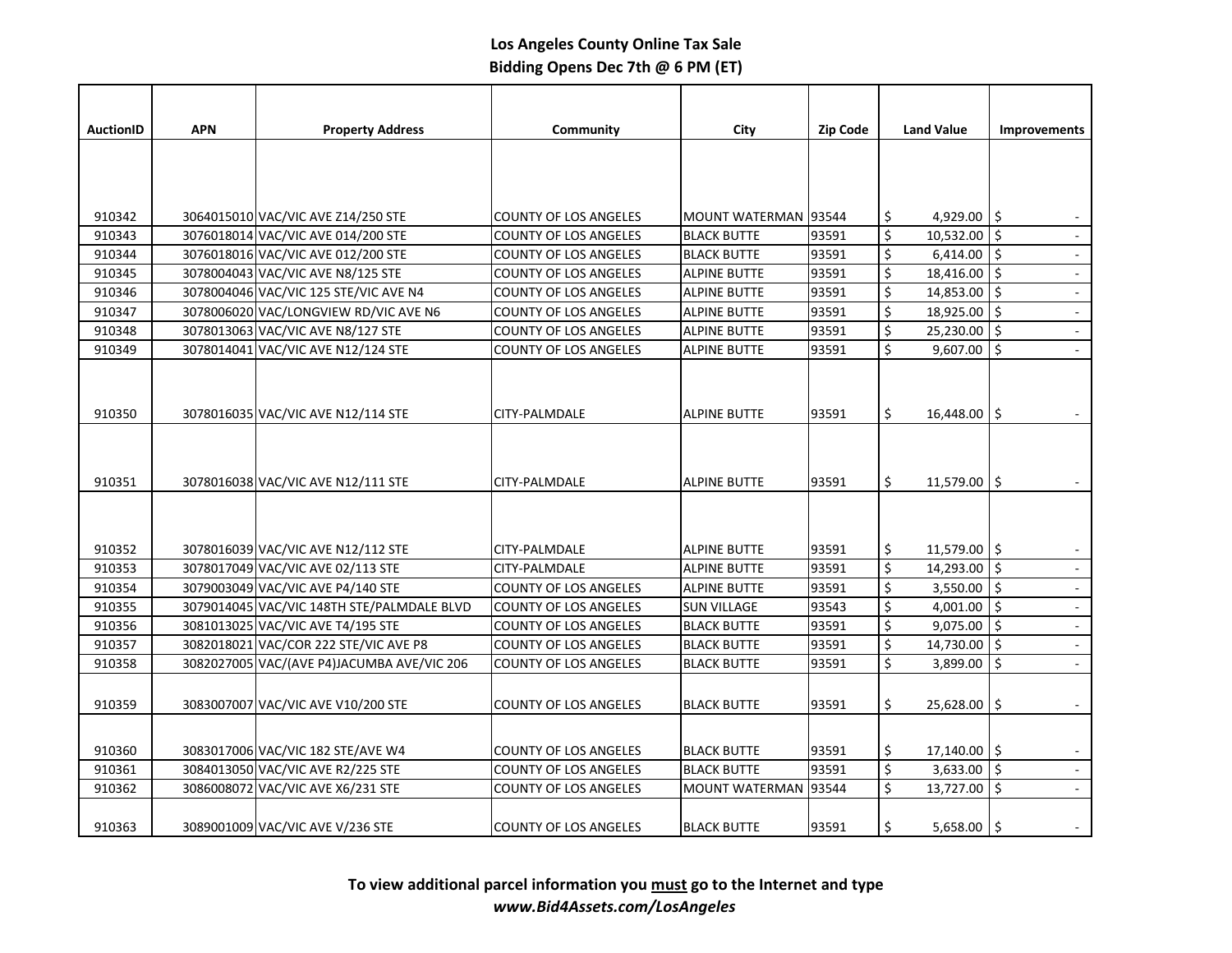| <b>AuctionID</b> | <b>APN</b> | <b>Property Address</b>                     | Community                    | City                | <b>Zip Code</b> |               | <b>Land Value</b>   | <b>Improvements</b>         |
|------------------|------------|---------------------------------------------|------------------------------|---------------------|-----------------|---------------|---------------------|-----------------------------|
|                  |            |                                             |                              |                     |                 |               |                     |                             |
| 910364           |            | 3089004030 VAC/VIC AVE V6/242 STE           | <b>COUNTY OF LOS ANGELES</b> | <b>BLACK BUTTE</b>  | 93591           | \$            | $13,508.00$   \$    |                             |
|                  |            |                                             |                              |                     |                 |               |                     |                             |
| 910365           |            | 3089015004 VAC/VIC AVE V8/258 STE           | <b>COUNTY OF LOS ANGELES</b> | <b>BLACK BUTTE</b>  | 93591           | \$            | $2,214.00$ \$       |                             |
|                  |            |                                             |                              |                     |                 |               |                     |                             |
| 910366           |            | 3089015013 VAC/VIC AVE V12/258 STE          | <b>COUNTY OF LOS ANGELES</b> | <b>BLACK BUTTE</b>  | 93591           | \$            | 3,345.00 $\vert$ \$ |                             |
| 910367           |            | 3091004023 VAC/242 STE/VIC AVE O4           | <b>COUNTY OF LOS ANGELES</b> | <b>BLACK BUTTE</b>  | 93591           | \$<br>$\zeta$ | $7,817.00$ \$       |                             |
| 910368           |            | 3122034030 44632 21ST ST W                  | CITY-LANCASTER               | LANSTER             | -6510           |               | 163,000.00          | -\$<br>83,100.00            |
| 910369           |            | 3145019020 VAC/VIC AVE E8/22 STE            | <b>COUNTY OF LOS ANGELES</b> | <b>REDMAN</b>       | 93535           | \$            | 12,606.00 \$        |                             |
| 910370           |            | 3145020065 VAC/50 STE/VIC AVE D2            | <b>COUNTY OF LOS ANGELES</b> | <b>REDMAN</b>       | 93535           | \$            | $27,258.00$   \$    | $\omega$                    |
| 910371           |            | 3145020155 VAC/VIC AVE D/50 STE             | <b>COUNTY OF LOS ANGELES</b> | REDMAN              | 93535           | \$            | $50,667.00$ \$      | $\mathbb{Z}^2$              |
| 910372           |            | 3145020157 VAC/VIC AVE D/50 STE             | <b>COUNTY OF LOS ANGELES</b> | REDMAN              | 93535           | \$            | $50,667.00$ \$      |                             |
|                  |            |                                             |                              |                     |                 |               |                     |                             |
|                  |            |                                             |                              |                     |                 |               |                     |                             |
| 910373           |            | 3152014006 VAC/VIC AVE T2/21 STE            | <b>COUNTY OF LOS ANGELES</b> | <b>ROOSEVELT</b>    | 93535           | \$            | $8,936.00$ \$       |                             |
|                  |            |                                             |                              |                     |                 |               |                     |                             |
| 910374           |            | 3162027004 VAC/VIC 183 STE/AVE L4           | <b>COUNTY OF LOS ANGELES</b> | <b>BUTTE VALLEY</b> | 93535           | \$            | 16,806.00 \$        |                             |
|                  |            |                                             |                              |                     |                 |               |                     |                             |
|                  |            |                                             |                              |                     |                 |               |                     |                             |
|                  |            |                                             |                              |                     |                 |               |                     |                             |
|                  |            |                                             |                              |                     |                 |               |                     |                             |
|                  |            |                                             |                              |                     |                 |               |                     |                             |
| 910375           |            | 3201009010 VAC/VIC AVE E8/50TH STW          | CITY-LANCASTER               | LANSTER             | 93536           | \$            | 417.00 $\vert$ \$   |                             |
|                  |            |                                             |                              |                     |                 |               |                     |                             |
| 910376           |            | 3205023015 VAC/VIC AVE M2/93 STW            | <b>COUNTY OF LOS ANGELES</b> | ANAVERDE            | 93551           | \$            | $1,085.00$ \$       | $\sim$                      |
|                  |            |                                             |                              |                     |                 |               |                     |                             |
|                  |            |                                             |                              |                     |                 |               |                     |                             |
| 910377           |            | 3210010003 VAC/1 MI N SOLEDAD CYN RD/2 1/2  | <b>COUNTY OF LOS ANGELES</b> | MT GLEASON          | 93510           | \$            | $17,211.00$ \$      |                             |
| 910378           |            | 3218006038 VAC/AVE I15/VIC 100 STW          | <b>COUNTY OF LOS ANGELES</b> | <b>DEL SUR</b>      | 93536           | $\zeta$       | $2,981.00$ \$       | $\mathcal{L}^{\mathcal{A}}$ |
| 910379           |            | 3218009012 VAC/AVE I15/VIC 95 STW           | <b>COUNTY OF LOS ANGELES</b> | <b>DEL SUR</b>      | 93536           | \$            | $1,627.00$ \$       | $\mathcal{L}$               |
| 910380           |            | 3218017008 VAC/COR 96 STW/AVE I11           | <b>COUNTY OF LOS ANGELES</b> | <b>DEL SUR</b>      | 93536           | \$            | $1,836.00$ \$       | $\omega$                    |
| 910381           |            | 3218017009 VAC/COR AVE I12/96 STW           | <b>COUNTY OF LOS ANGELES</b> | <b>DEL SUR</b>      | 93536           | \$            | $1,836.00$ \$       | $\mathbb{Z}^2$              |
| 910382           |            | 3218024007 VAC/AVE I10/VIC 96 STW           | <b>COUNTY OF LOS ANGELES</b> | <b>DEL SUR</b>      | 93536           | $\zeta$       | $3,696.00$ \$       | ä,                          |
| 910383           |            | 3218025014 VAC/AVE I9/VIC 97 STW            | <b>COUNTY OF LOS ANGELES</b> | <b>DEL SUR</b>      | 93536           | \$            | 5,727.00 \$         | $\omega$                    |
| 910384           |            | 3218027021 VAC/AVE I10/VIC 99 STW           | <b>COUNTY OF LOS ANGELES</b> | <b>DEL SUR</b>      | 93536           | \$            | $3,625.00$ \$       | $\mathbb{Z}^d$              |
| 910385           |            | 3223016009 VAC/2 MI S AV FRWY/VIC HUBBARD R | <b>COUNTY OF LOS ANGELES</b> | <b>ACTON</b>        | 93510           | $\zeta$       | 46,063.00 \$        | $\omega$                    |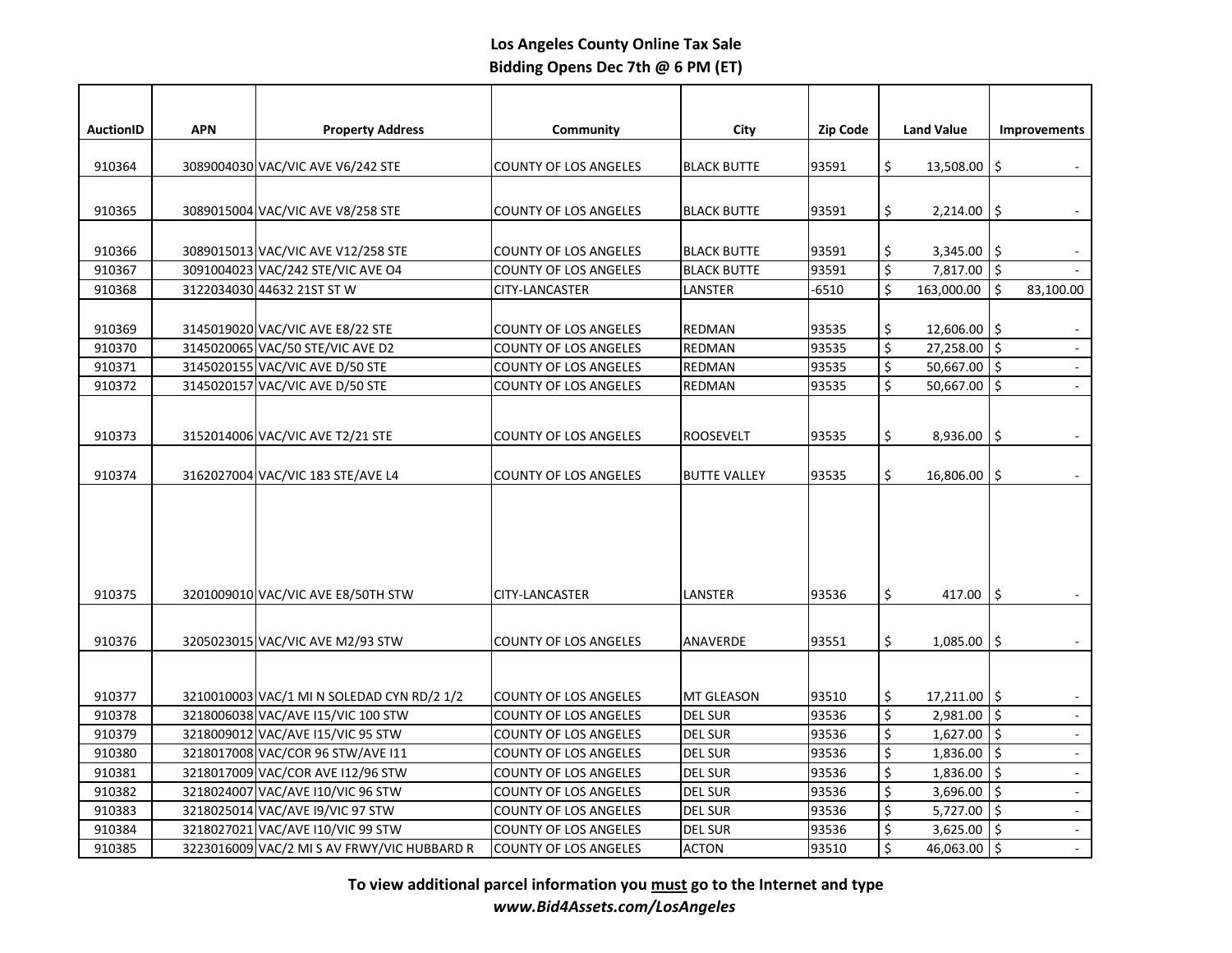| <b>AuctionID</b> | <b>APN</b> | <b>Property Address</b>                    | Community                    | <b>City</b>           | <b>Zip Code</b> |                      | <b>Land Value</b>   | <b>Improvements</b>         |
|------------------|------------|--------------------------------------------|------------------------------|-----------------------|-----------------|----------------------|---------------------|-----------------------------|
| 910386           |            | 3227013014 VAC/CALLE ROSALITO/MONTANA      | <b>COUNTY OF LOS ANGELES</b> | <b>GREEN VALLEY</b>   | 91350           | \$                   | $10,075.00$ \$      |                             |
| 910387           |            | 3228023019 VAC/CALLE NARANJO/VIC VERDAD    | <b>COUNTY OF LOS ANGELES</b> | <b>GREEN VALLEY</b>   | 91350           | $\zeta$              | $2,797.00$ \$       | $\blacksquare$              |
| 910388           |            | 3228025012 VAC/PRIMAVERA/VIC DEL NORTE     | <b>COUNTY OF LOS ANGELES</b> | <b>GREEN VALLEY</b>   | 91350           | \$                   | $9,879.00$ \$       | $\omega$                    |
| 910389           |            | 3228032007 VAC/ENSENADA(DRT)/VIC ESSENCIAL | <b>COUNTY OF LOS ANGELES</b> | <b>GREEN VALLEY</b>   | 91350           | $\zeta$              | $3,805.00$ \$       | $\omega$                    |
| 910390           |            | 3238005033 VAC/VIC AVE D2/VIC 187 STW      | <b>COUNTY OF LOS ANGELES</b> | <b>FAIRMONT</b>       | 93536           | $\zeta$              | $6,694.00$ \$       |                             |
|                  |            |                                            |                              |                       |                 |                      |                     |                             |
| 910391           |            | 3242028002 VICLKHUGHES RD/NEWVALE DR       | <b>COUNTY OF LOS ANGELES</b> | LANSTER               | 93532           | \$                   | $3,104.00$   \$     | 14,541.00                   |
| 910392           |            | 3265001142 VAC/VIC AVE F6/120 STW          | <b>COUNTY OF LOS ANGELES</b> | <b>ANTELOPE ACRES</b> | 93536           | Ś                    | 50,739.00 \$        |                             |
| 910393           |            | 3265023055 VAC/VIC AVE H14/105 STW         | <b>COUNTY OF LOS ANGELES</b> | <b>DEL SUR</b>        | 93536           | \$                   | $1,117.00$   \$     |                             |
| 910394           |            | 3266012014 VAC/134 STW/VIC AVE H11         | <b>COUNTY OF LOS ANGELES</b> | <b>DEL SUR</b>        | 93536           | \$                   | $7,817.00$ \$       |                             |
| 910395           |            | 3270017016 VACANT LOT                      | <b>COUNTY OF LOS ANGELES</b> |                       |                 | \$                   | $1,646.00$ \$       |                             |
| 910396           |            | 3271015006 VACANT LOT                      | <b>COUNTY OF LOS ANGELES</b> |                       |                 | \$                   | $2,196.00$ \$       | $\mathcal{L}$               |
| 910397           |            | 3272001028 VACANT LOT                      | <b>COUNTY OF LOS ANGELES</b> |                       |                 | \$                   | $1,393.00$ \$       | $\Box$                      |
| 910398           |            | 3272005083 VACANT LOT                      | <b>COUNTY OF LOS ANGELES</b> |                       |                 | \$                   | 417.00 $\vert$ \$   | $\mathbb{Z}^2$              |
| 910399           |            | 3272005096 VACANT LOT                      | <b>COUNTY OF LOS ANGELES</b> |                       |                 | \$                   | $21,014.00$ \$      | $\mathbb{Z}$                |
| 910400           |            | 3272005126 VACANT LOT                      | <b>COUNTY OF LOS ANGELES</b> |                       |                 | \$                   | 4,356.00 $\vert$ \$ | $\Box$                      |
| 910401           |            | 3272008089 VACANT LOT                      | <b>COUNTY OF LOS ANGELES</b> |                       |                 | $\zeta$              | $1,678.00$ \$       | $\mathbb{Z}^2$              |
| 910402           |            | 3272010102 VACANT LOT                      | <b>COUNTY OF LOS ANGELES</b> |                       |                 | \$                   | $1,145.00$ \$       | $\mathbb{Z}$                |
| 910403           |            | 3272010109 VACANT LOT                      | <b>COUNTY OF LOS ANGELES</b> |                       |                 | \$                   | $672.00$ \$         | $\Box$                      |
| 910404           |            | 3272013091 VACANT LOT                      | <b>COUNTY OF LOS ANGELES</b> |                       |                 | $\zeta$              | $2,723.00$ \$       | $\mathbb{Z}^2$              |
| 910405           |            | 3272014095 VACANT LOT                      | <b>COUNTY OF LOS ANGELES</b> |                       |                 | $\zeta$              | $2,351.00$ \$       | $\omega$                    |
| 910406           |            | 3272027032 VACANT LOT                      | <b>COUNTY OF LOS ANGELES</b> |                       |                 | \$                   | 2,796.00            | \$                          |
| 910407           |            | 3272033096 VACANT LOT                      | <b>COUNTY OF LOS ANGELES</b> |                       |                 | $\zeta$              | $2,608.00$ \$       |                             |
| 910408           |            | 3302004041 VAC/VIC AVE D13/53 STE          | <b>COUNTY OF LOS ANGELES</b> | REDMAN                | 93535           | \$                   | $10,902.00$   \$    |                             |
| 910409           |            | 3302018017 VAC/VIC AVE E4/53 STE           | <b>COUNTY OF LOS ANGELES</b> | <b>REDMAN</b>         | 93535           | \$.                  | $5,801.00$ \$       |                             |
| 910410           |            | 3307005010 VAC/COR AVE E5(NOG)/91 STE(NOG) | <b>COUNTY OF LOS ANGELES</b> | <b>REDMAN</b>         | 93535           | $\zeta$              | 4,198.00 $\vert$ \$ |                             |
| 910411           |            | 3310005057 VAC/VIC AVE D4/123 STE          | <b>COUNTY OF LOS ANGELES</b> | <b>REDMAN</b>         | 93535           | $\boldsymbol{\zeta}$ | $11,445.00$ \$      | $\mathcal{L}^{\mathcal{A}}$ |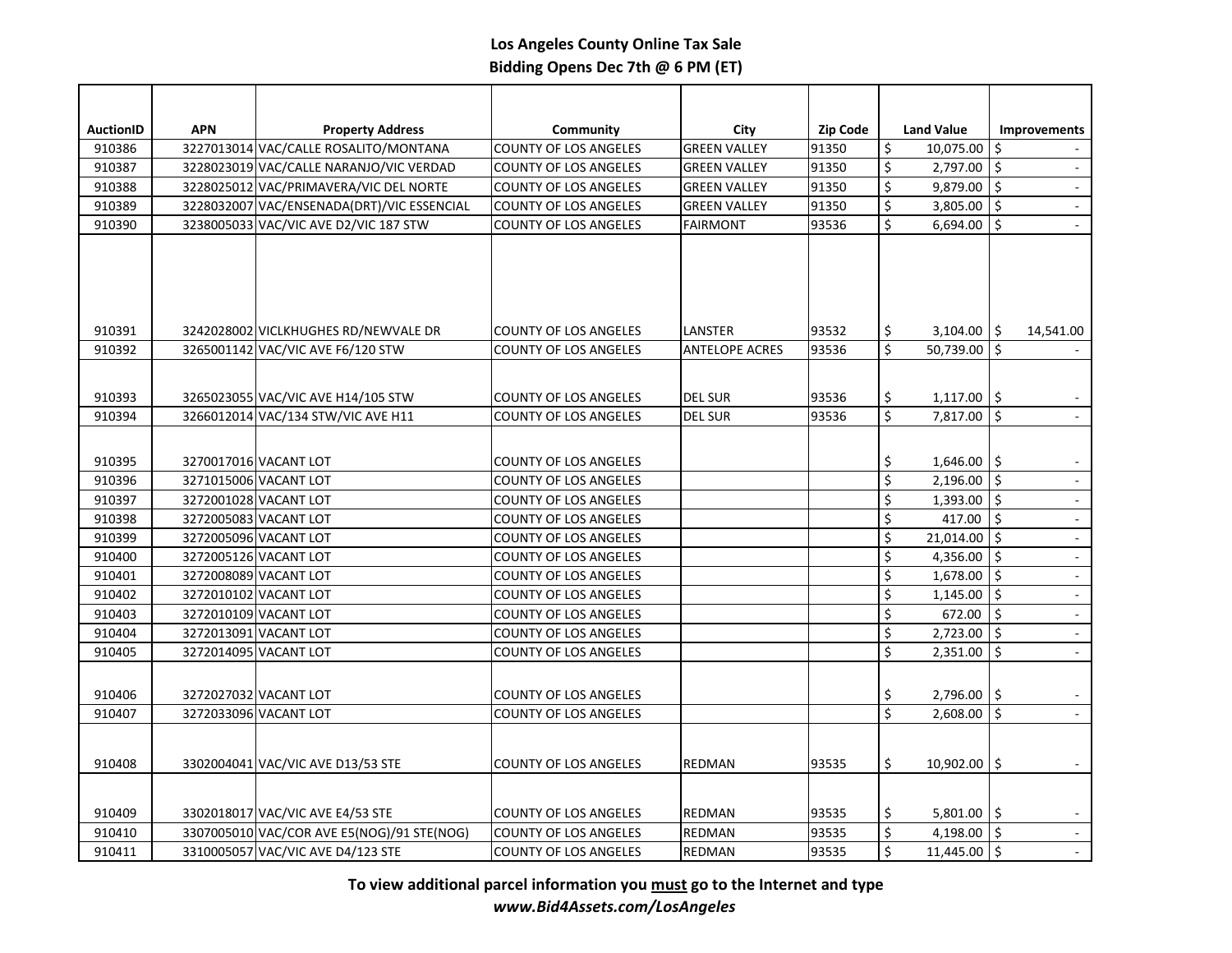| <b>AuctionID</b> | <b>APN</b> | <b>Property Address</b>                                                | Community                                                    | City                 | <b>Zip Code</b> |          | <b>Land Value</b>                | <b>Improvements</b> |
|------------------|------------|------------------------------------------------------------------------|--------------------------------------------------------------|----------------------|-----------------|----------|----------------------------------|---------------------|
| 910412           |            | 3310006010 VAC/VIC AVE D10/123 STE                                     | <b>COUNTY OF LOS ANGELES</b>                                 | <b>REDMAN</b>        | 93535           | \$       | 18,331.00                        | \$                  |
|                  |            |                                                                        |                                                              |                      |                 |          |                                  |                     |
| 910413           |            | 3310006023 VAC/VIC AVE D12/124 STE                                     | <b>COUNTY OF LOS ANGELES</b>                                 | <b>REDMAN</b>        | 93535           | \$       | $23,287.00$   \$                 |                     |
| 910414           |            | 3310013030 VAC/117 STE/VIC AVE E3                                      | <b>COUNTY OF LOS ANGELES</b>                                 | <b>REDMAN</b>        | 93535           | \$       | $15,302.00$ \$                   |                     |
| 910415           |            | 3310015055 VAC/VIC 118 STE/AVE F8                                      | <b>COUNTY OF LOS ANGELES</b>                                 | <b>REDMAN</b>        | 93535           | \$       | $30,328.00$   \$                 |                     |
| 910416           |            | 3310016024 VAC/AVE F6/VIC 117 STE                                      | <b>COUNTY OF LOS ANGELES</b>                                 | <b>REDMAN</b>        | 93535           | \$       | $10,727.00$ \$                   | $\mathbb{Z}^2$      |
| 910417           |            | 3314006008 VAC/VIC AVE E/165 STE                                       | <b>COUNTY OF LOS ANGELES</b>                                 | <b>REDMAN</b>        | 93535           | \$       | 4,500.00 $\vert$ \$              | $\blacksquare$      |
| 910418           |            | 3314018004 VAC/VIC 155 STE/AVE F4                                      | <b>COUNTY OF LOS ANGELES</b>                                 | <b>REDMAN</b>        | 93535           | \$       | 6,248.00                         | \$<br>$\sim$        |
| 910419           |            | 3314018026 VAC/VIC 160 STE/AVE F4                                      | <b>COUNTY OF LOS ANGELES</b>                                 | <b>REDMAN</b>        | 93535           | \$       | 5,500.00 $\vert$ \$              |                     |
| 910420           |            | 3316005058 VAC/VIC AVE E10/183 STE                                     | <b>COUNTY OF LOS ANGELES</b>                                 | <b>HI VISTA</b>      | 93535           | \$       | $3,243.00$ \$                    |                     |
| 910421           |            | 3316020003 VAC/VIC AVE F10/170 STE                                     | <b>COUNTY OF LOS ANGELES</b>                                 | HI VISTA             | 93535           | \$       | 5,344.00                         | \$                  |
| 910422           |            | 3318013025 VAC/VIC AVE C4/210 STE                                      | <b>COUNTY OF LOS ANGELES</b>                                 | <b>HI VISTA</b>      | 93535           | \$       | 3,332.00                         | \$                  |
| 910423           |            | 3318013048 VAC/VIC AVE C4/215 STE                                      | <b>COUNTY OF LOS ANGELES</b>                                 | HI VISTA             | 93535           | \$       | $10,277.00$ \$                   |                     |
| 910424           |            | 3318014079 VAC/VIC AVE C8/215 STE                                      | <b>COUNTY OF LOS ANGELES</b>                                 | HI VISTA             | 93535           | \$       | $2,215.00$ \$                    |                     |
| 910425           |            | 3318015021 VAC/VIC AVE C4/225 STE                                      | <b>COUNTY OF LOS ANGELES</b>                                 | <b>HI VISTA</b>      | 93535           | \$       | 4,918.00 \$                      |                     |
| 910426           |            |                                                                        |                                                              | <b>HI VISTA</b>      | 93535           |          |                                  |                     |
|                  |            | 3318015036 VAC/VIC AVE C4/230 STE<br>3322008047 VAC/VIC AVE E8/210 STE | <b>COUNTY OF LOS ANGELES</b>                                 |                      | 93535           | \$<br>\$ | $3,332.00$   \$<br>$3,787.00$ \$ | $\mathbb{Z}^2$      |
| 910427<br>910428 |            | 3322013018 VAC/VIC 210 STE/VIC AVE F                                   | <b>COUNTY OF LOS ANGELES</b><br><b>COUNTY OF LOS ANGELES</b> | HI VISTA<br>HI VISTA | 93535           | \$       | 4,898.00 $\vert$ \$              | $\omega$            |
| 910429           |            | 3322022009 VAC/COR AVE D2/VIC 230 STE                                  | <b>COUNTY OF LOS ANGELES</b>                                 | HI VISTA             | 93535           | \$       | 4,898.00 $\vert$ \$              | $\omega$            |
| 910430           |            | 3322024023 VAC/AVE D10/VIC 230 STE                                     | <b>COUNTY OF LOS ANGELES</b>                                 | HI VISTA             | 93535           | \$       | 11,707.00 \$                     | $\Box$              |
| 910431           |            | 3322028028 VAC/COR 222 STE/AVE D8                                      | <b>COUNTY OF LOS ANGELES</b>                                 | <b>HI VISTA</b>      | 93535           | \$       | 4,453.00 $\vert$ \$              | $\mathbb{Z}^2$      |
| 910432           |            | 3322031014 VAC/VIC AVE D6/VIC 215 STE                                  | <b>COUNTY OF LOS ANGELES</b>                                 | <b>HI VISTA</b>      | 93535           | \$       | 5,165.00                         | \$                  |
|                  |            |                                                                        |                                                              |                      |                 |          |                                  |                     |
| 910433           |            | 3326010042 VAC/VIC 240 STE/AVE D                                       | <b>COUNTY OF LOS ANGELES</b>                                 | <b>HI VISTA</b>      | 93535           | \$       | $29,796.00$   \$                 |                     |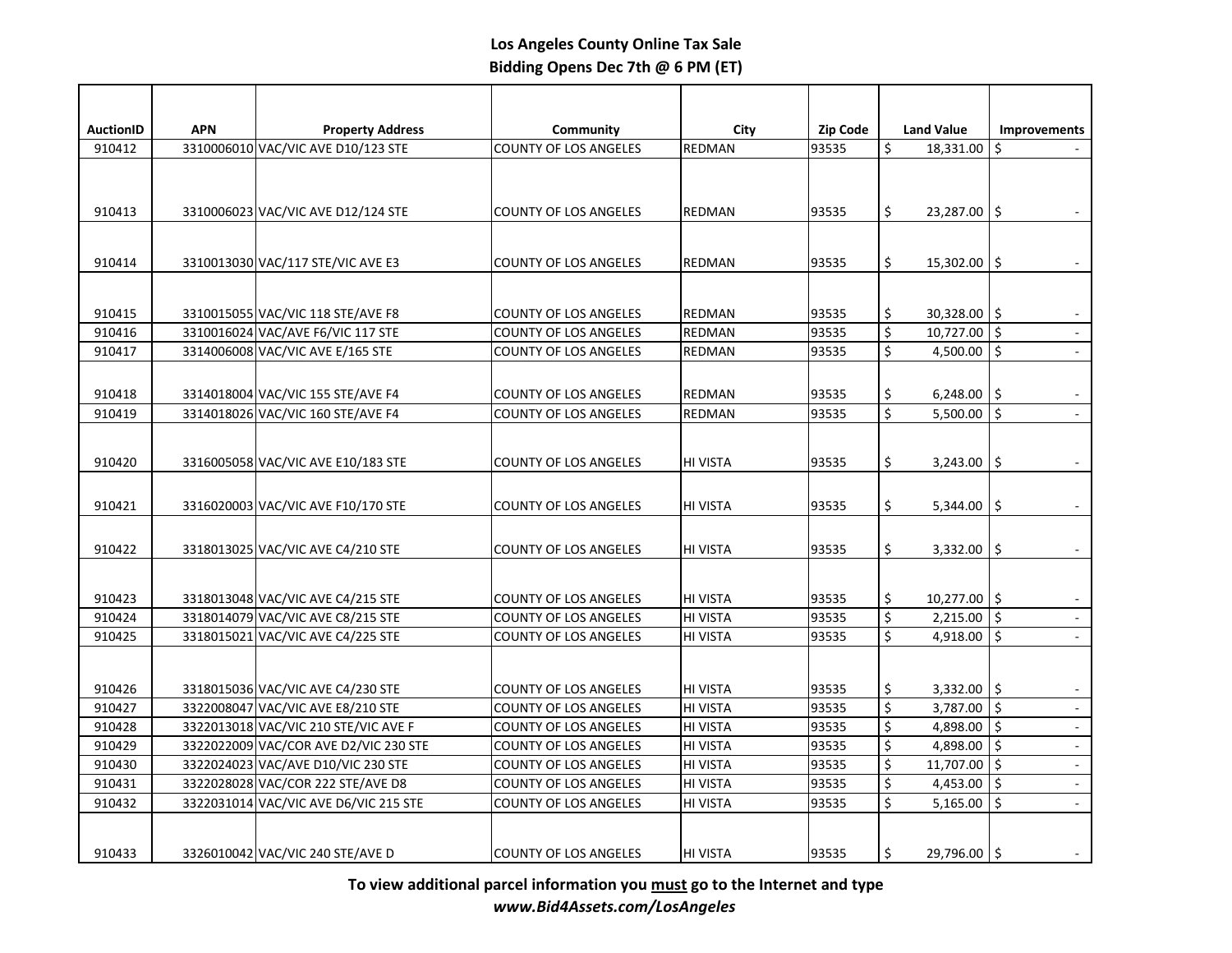| <b>AuctionID</b> | <b>APN</b> | <b>Property Address</b>                     | Community                                                    | <b>City</b>                                | <b>Zip Code</b> |                      | <b>Land Value</b>                    | <b>Improvements</b>         |
|------------------|------------|---------------------------------------------|--------------------------------------------------------------|--------------------------------------------|-----------------|----------------------|--------------------------------------|-----------------------------|
| 910434           |            | 3326014034 VAC/VIC AVE D10/247 STE          | <b>COUNTY OF LOS ANGELES</b>                                 | HI VISTA                                   | 93535           | \$                   | $1,311.00$   \$                      |                             |
| 910435           |            | 3326014057 VAC/VIC AVE D12/255              | <b>COUNTY OF LOS ANGELES</b>                                 | HI VISTA                                   | 93535           | \$                   | 48,167.00 \$                         |                             |
| 910436           |            | 3326026005 VAC/COR AVE F/SILVER DOLLAR ST   | <b>COUNTY OF LOS ANGELES</b>                                 | HI VISTA                                   | 93535           | \$                   | $6,419.00$ \$                        |                             |
| 910437           |            | 3326026007 VAC/AVE F/VIC 240 STE            | <b>COUNTY OF LOS ANGELES</b>                                 | HI VISTA                                   | 93535           | \$                   | 5,344.00 $ \$$                       | $\mathbb{Z}$                |
| 910438           |            | 3326029117 VAC/COR 232 STE/AVE F8           | <b>COUNTY OF LOS ANGELES</b>                                 | HI VISTA                                   | 93535           | \$                   | 18,925.00 \$                         | $\mathbb{Z}^2$              |
|                  |            |                                             |                                                              |                                            |                 |                      |                                      |                             |
| 910439           |            | 3326032036 VAC/VIC 235 STE/AVE F10          | <b>COUNTY OF LOS ANGELES</b>                                 | <b>HI VISTA</b>                            | 93535           | \$                   | 2,659.00                             | \$                          |
|                  |            |                                             |                                                              |                                            |                 |                      |                                      |                             |
| 910440           |            | 3326032037 VAC/VIC AVE F10/235 STE          | <b>COUNTY OF LOS ANGELES</b>                                 | HI VISTA                                   | 93535           | \$                   | $1,984.00$   \$                      |                             |
| 910441           |            | 3326033025 VAC/VIC AVE F12/240 STE          | <b>COUNTY OF LOS ANGELES</b>                                 | HI VISTA                                   | 93535           | \$                   | $1,798.00$ \$                        |                             |
| 910442           |            | 3326034034 VAC/COR AVE B3/234 STE           | <b>COUNTY OF LOS ANGELES</b>                                 | HI VISTA                                   | 93535           | \$                   | $10,703.00$ \$                       |                             |
| 910443           |            | 3336004023 VAC/VIC AVE J/VIC 240 STE        | <b>COUNTY OF LOS ANGELES</b>                                 | <b>BUTTE VALLEY</b>                        | 93535           | \$                   | 17,715.00 \$                         | $\overline{\phantom{a}}$    |
| 910444           |            | 3336012019 VAC/AVE K8/250 STE               | <b>COUNTY OF LOS ANGELES</b>                                 | <b>BUTTE VALLEY</b>                        | 93535           | \$                   | $16,479.00$ \$                       | $\mathcal{L}^{\mathcal{L}}$ |
|                  |            |                                             |                                                              |                                            |                 |                      |                                      |                             |
| 910445           |            | 3336013006 VAC/VIC AVE K4/245 STE           | <b>COUNTY OF LOS ANGELES</b>                                 | <b>BUTTE VALLEY</b>                        | 93535           | \$                   | 5,127.00                             | \$                          |
|                  |            |                                             |                                                              |                                            |                 |                      |                                      |                             |
|                  |            | 3336013009 VAC/AVE K/245 STE                |                                                              |                                            | 93535           |                      |                                      |                             |
| 910446<br>910447 |            | 3336015020 VAC/245 STE/AVE K8               | <b>COUNTY OF LOS ANGELES</b><br><b>COUNTY OF LOS ANGELES</b> | <b>BUTTE VALLEY</b><br><b>BUTTE VALLEY</b> | 93535           | \$<br>\$             | $6,486.00$ \$<br>4,670.00 $\vert$ \$ | $\omega$                    |
| 910448           |            | 3336016003 VAC/VIC AVE K8/243 STE           | <b>COUNTY OF LOS ANGELES</b>                                 | <b>BUTTE VALLEY</b>                        | 93535           | \$                   | $37,240.00$ \$                       |                             |
|                  |            |                                             |                                                              |                                            |                 |                      |                                      |                             |
|                  |            |                                             |                                                              |                                            |                 |                      |                                      |                             |
| 910449           |            | 3338010048 VAC/VIC 247 STE/AVE M5           | <b>COUNTY OF LOS ANGELES</b>                                 | <b>BUTTE VALLEY</b>                        | 93535           | \$                   | 3,338.00 $\vert$ \$                  |                             |
| 910450           |            | 3342002120 VAC/AVE H/VIC 213 STE            | <b>COUNTY OF LOS ANGELES</b>                                 | HI VISTA                                   | 93535           | \$                   | 3,500.00 \$                          | $\mathcal{L}^{\mathcal{L}}$ |
| 910451           |            | 3344007013 VAC/COR AVE J12/225 STE          | <b>COUNTY OF LOS ANGELES</b>                                 | <b>BUTTE VALLEY</b>                        | 93535           | $\boldsymbol{\zeta}$ | $10,869.00$ \$                       | $\omega$                    |
|                  |            |                                             |                                                              |                                            |                 |                      |                                      |                             |
| 910452           |            | 3346003003 VAC/VIC AVE L/LARGO VISTA RD     | <b>COUNTY OF LOS ANGELES</b>                                 | <b>BUTTE VALLEY</b>                        | 93535           | \$                   | $21,489.00$   \$                     |                             |
|                  |            |                                             |                                                              |                                            |                 |                      |                                      |                             |
| 910453           |            | 3346008046 VAC/VIC AVE M6/225 STE           | <b>COUNTY OF LOS ANGELES</b>                                 | <b>BUTTE VALLEY</b>                        | 93535           | \$                   | 11,863.00 \$                         |                             |
| 910454           |            | 3350002040 VAC/VIC AVE G8/177 STE           | <b>COUNTY OF LOS ANGELES</b>                                 | HI VISTA                                   | 93535           | \$                   | $19,082.00$   \$                     |                             |
|                  |            |                                             |                                                              |                                            |                 |                      |                                      |                             |
|                  |            |                                             |                                                              |                                            |                 |                      |                                      |                             |
| 910455           |            | 3350025016 VAC/VIC AVE I12/200 STE          | <b>COUNTY OF LOS ANGELES</b>                                 | <b>BUTTE VALLEY</b>                        | 93535           | \$                   | $9,604.00$ \$                        |                             |
|                  |            |                                             |                                                              |                                            |                 |                      |                                      |                             |
| 910456           |            | 3358001052 VAC/VIC CAPLETON/145 STE         | <b>COUNTY OF LOS ANGELES</b>                                 | <b>ROOSEVELT</b>                           | 93535           | \$                   | $14,613.00$ \$                       |                             |
| 910457           |            | 3358005022 VAC/BRIGHTSTONE(DRT)/VIC 155 STE | <b>COUNTY OF LOS ANGELES</b>                                 | ROOSEVELT                                  | 93535           | \$                   | $7,735.00$ \$                        |                             |
|                  |            |                                             |                                                              |                                            |                 | $\zeta$              | $14,405.00$ \$                       | L,                          |
| 910458           |            | 3358006077 VAC/150 STE(DRT)/AVE G10         | <b>COUNTY OF LOS ANGELES</b>                                 | <b>ROOSEVELT</b>                           | 93535           |                      |                                      |                             |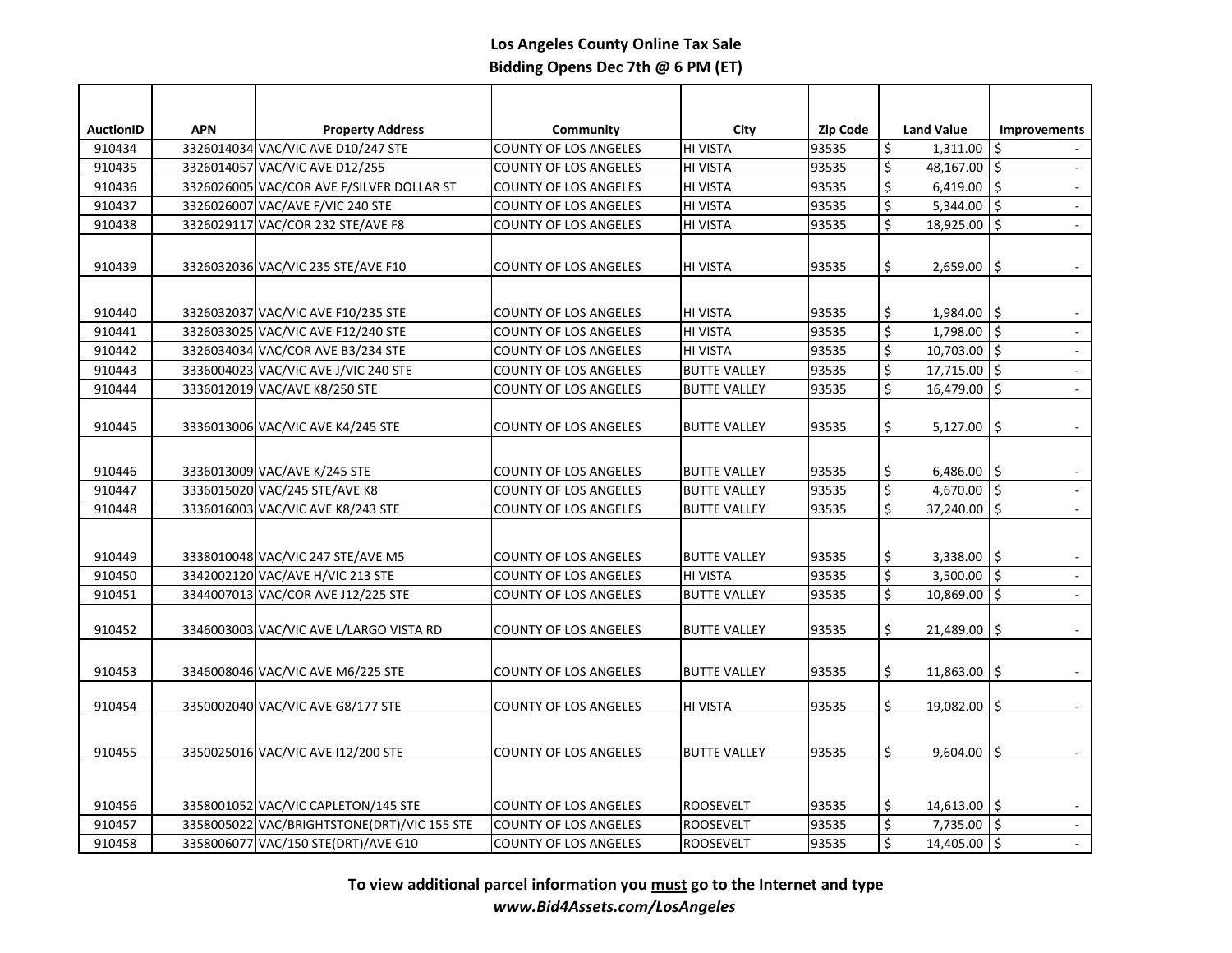| <b>AuctionID</b> | <b>APN</b> | <b>Property Address</b>                   | Community                    | City                | <b>Zip Code</b> |          | <b>Land Value</b>   | <b>Improvements</b>         |
|------------------|------------|-------------------------------------------|------------------------------|---------------------|-----------------|----------|---------------------|-----------------------------|
|                  |            |                                           |                              |                     |                 |          |                     |                             |
| 910459           |            | 3358007034 VAC/160 STE(DRT)/VIC AVE G4    | <b>COUNTY OF LOS ANGELES</b> | <b>ROOSEVELT</b>    | 93535           | \$       | 18,742.00 \$        |                             |
| 910460           |            | 3358010060 VAC/VIC AVE H8/153 STE         | <b>COUNTY OF LOS ANGELES</b> | <b>ROOSEVELT</b>    | 93535           | \$       | 11,345.00           | \$                          |
| 910461           |            | 3358011038 VAC/VIC AVE H8/145 STE         | <b>COUNTY OF LOS ANGELES</b> | <b>ROOSEVELT</b>    | 93535           | \$       | $7,140.00$   \$     | $\blacksquare$              |
| 910462           |            | 3361012024 VAC/AVE J14/VIC 158 STE        | <b>COUNTY OF LOS ANGELES</b> | <b>ROOSEVELT</b>    | 93535           | \$       | 16,879.00 \$        | $\blacksquare$              |
|                  |            |                                           |                              |                     |                 |          |                     |                             |
| 910463           |            | 3363018017 VAC/VIC AVE M11/143 STE        | <b>COUNTY OF LOS ANGELES</b> | <b>ALPINE BUTTE</b> | 93591           | \$       | $7,370.00$   \$     |                             |
| 910464           |            | 3366001024 VAC/AVE G8/VIC 114 STE         | <b>COUNTY OF LOS ANGELES</b> | <b>ROOSEVELT</b>    | 93535           | \$       | 34,950.00 \$        | $\mathbb{Z}^2$              |
| 910465           |            | 3366005019 VAC/COR AVE G6/123 STE         | <b>COUNTY OF LOS ANGELES</b> | <b>ROOSEVELT</b>    | 93535           | \$       | 27,302.00 \$        |                             |
|                  |            |                                           |                              |                     |                 |          |                     |                             |
| 910466           |            | 3368006012 VAC/AVE I/VIC 125 STE          | <b>COUNTY OF LOS ANGELES</b> | <b>ROOSEVELT</b>    | 93535           | \$       | 28,485.00 \$        | $\overline{\phantom{a}}$    |
|                  |            |                                           |                              |                     |                 |          |                     |                             |
| 910467           |            | 3368006013 VAC/AVE I/VIC 125 STE          | <b>COUNTY OF LOS ANGELES</b> | <b>ROOSEVELT</b>    | 93535           | \$       | $28,485.00$   \$    |                             |
| 910468           |            | 3368013010 VAC/LANCASTER BLVD/VIC 134 STE | <b>COUNTY OF LOS ANGELES</b> | <b>ROOSEVELT</b>    | 93535           | \$       | $20,281.00$ \$      |                             |
| 910469           |            | 3368019014 VAC/COR 133 STE/AVE J4         | <b>COUNTY OF LOS ANGELES</b> | <b>ROOSEVELT</b>    | 93535           | \$       | $18,721.00$ \$      | $\Box$                      |
|                  |            |                                           |                              |                     |                 |          |                     |                             |
| 910470           |            | 3376017028 VAC/VIC 105 STE/AVE I10        | <b>COUNTY OF LOS ANGELES</b> | <b>ROOSEVELT</b>    | 93535           | \$       | 5,576.00            | \$                          |
|                  |            |                                           |                              |                     |                 |          |                     |                             |
| 910471           |            | 3378014021 VAC/VIC AVE L6/105 STE         | CITY-PALMDALE                | <b>ROOSEVELT</b>    | 93535           | \$       | $67,274.00$   \$    |                             |
| 910472           |            | 3380004018 VAC/98 STE(DRT)/VIC AVE M2     | CITY-PALMDALE                | <b>ALPINE BUTTE</b> | 93591           | \$       | 19,344.00           | \$                          |
|                  |            |                                           |                              |                     |                 |          |                     |                             |
| 910473           |            | 3386018027 VAC/AVE L8/VIC 73RD STE        | CITY-PALMDALE                | PALMDALE            | 93552           | \$       | $7,427.00$ \$       |                             |
| 910474           |            | 4379014011 VACANT LOT                     | <b>CITY-LOS ANGELES</b>      |                     |                 | \$       | $8,560.00$ \$       | $\mathbb{Z}^2$              |
| 910475           |            | 5223026013 VACANT LOT                     | <b>CITY-LOS ANGELES</b>      |                     |                 | \$       | 67,446.00           | \$<br>$\mathcal{L}$         |
|                  |            |                                           |                              |                     |                 |          |                     |                             |
| 910476           |            | 5464013010 VACANT LOT                     | <b>CITY-LOS ANGELES</b>      |                     |                 |          | $1,646.00$ \$       |                             |
| 910477           |            | 5466026029 VACANT LOT                     | <b>CITY-LOS ANGELES</b>      |                     |                 | \$<br>\$ | 19,112.00 \$        | $\blacksquare$              |
| 910478           |            | 5689006021 VACANT LOT                     | <b>CITY-LOS ANGELES</b>      |                     |                 | \$       | $14,125.00$ \$      | $\omega$                    |
| 910479           |            | 5857004009 VACANT LOT                     | <b>COUNTY OF LOS ANGELES</b> |                     |                 | \$       | 5,088.00 $\vert$ \$ | $\mathcal{L}^{\mathcal{A}}$ |
|                  |            |                                           |                              |                     |                 |          |                     |                             |
|                  |            |                                           |                              |                     |                 |          |                     |                             |
|                  |            |                                           |                              |                     |                 |          |                     |                             |
| 910480           |            | 8673007007 VACANT LOT                     | <b>COUNTY OF LOS ANGELES</b> |                     |                 | \$       | $988.00$   \$       |                             |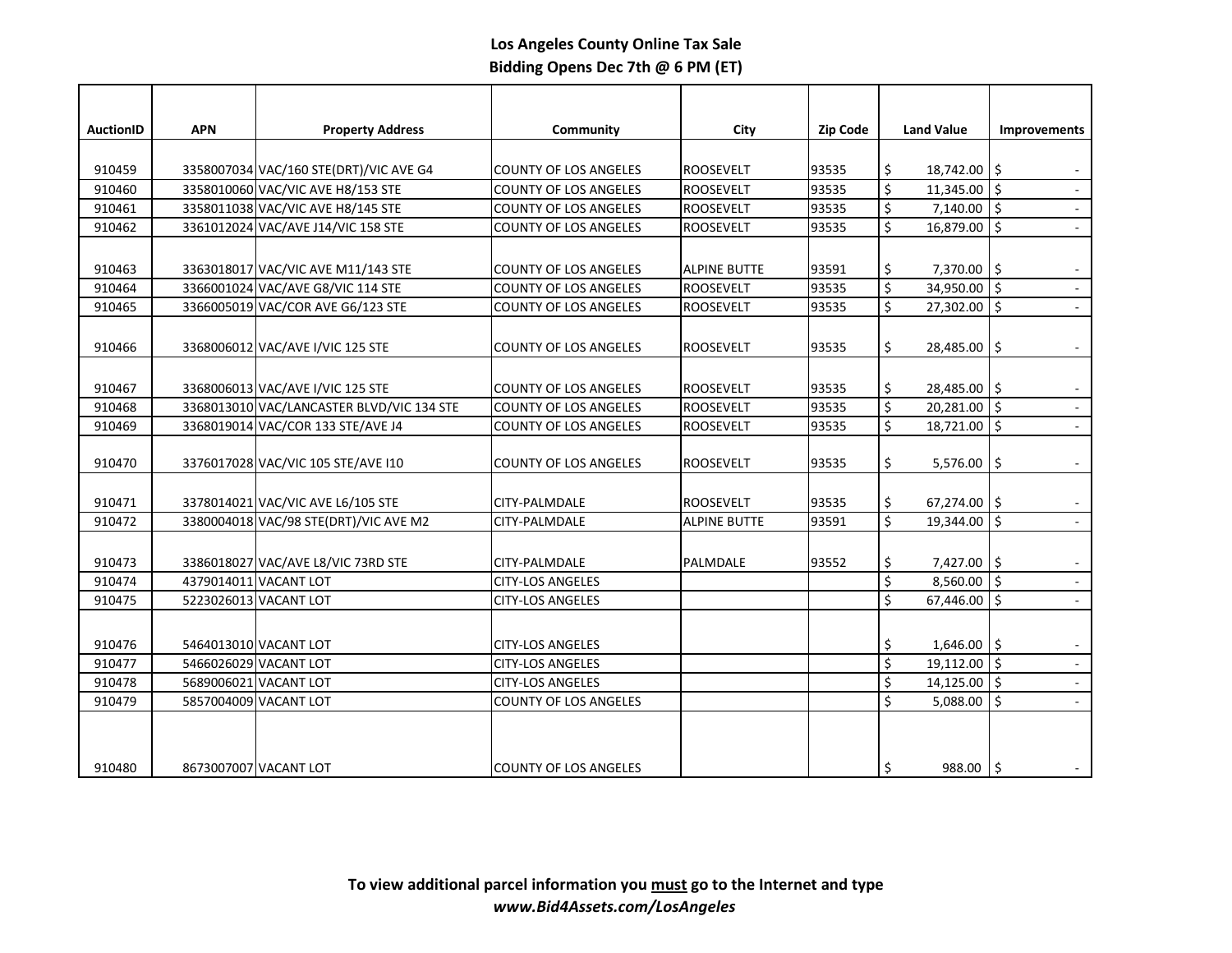|           |            | Tax Rate |
|-----------|------------|----------|
| AuctionID | APN        | Area     |
| 910318    | 2819004028 | 1695     |
| 910319    | 2846022030 | 1714     |
| 910320    | 3029011032 | 4683     |
| 910321    | 3029011034 | 4683     |
|           |            |          |
| 910322    | 3030026045 | 9820     |
| 910323    | 3040013022 | 4670     |
| 910324    | 3040013023 | 4670     |
| 910325    | 3040013024 | 4670     |
| 910326    | 3040018026 | 4670     |
| 910327    | 3040024028 | 4670     |
| 910328    | 3040026023 | 4670     |
| 910329    | 3040026029 | 4670     |
| 910330    | 3040026030 | 4670     |
| 910331    | 3040026031 | 4670     |
| 910332    | 3040032032 | 4670     |
| 910333    | 3056007032 | 8925     |
| 910334    | 3056007042 | 8925     |
| 910335    | 3059010063 | 16785    |
| 910336    | 3061012034 | 16784    |
| 910337    | 3061037013 | 16784    |
| 910338    | 3062017005 | 16784    |
|           |            |          |
| 910339    | 3062017007 | 16784    |
|           |            |          |
| 910340    | 3062021011 | 16784    |
| 910341    | 3062026014 | 16784    |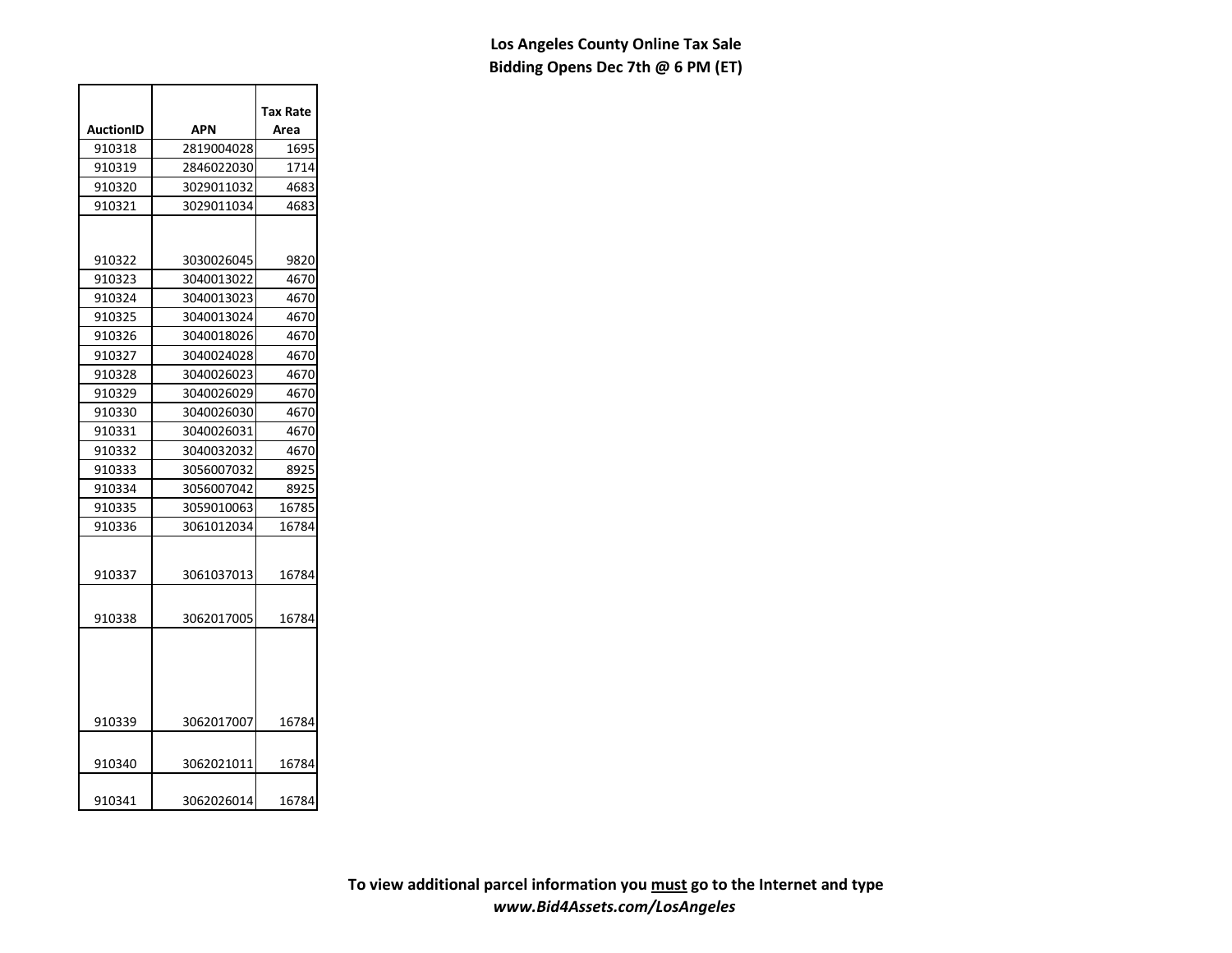|                  |            | <b>Tax Rate</b> |
|------------------|------------|-----------------|
| <b>AuctionID</b> | APN        | Area            |
|                  |            |                 |
| 910342           | 3064015010 | 16784           |
| 910343           | 3076018014 | 9820            |
| 910344           | 3076018016 | 9820            |
| 910345           | 3078004043 | 4683            |
| 910346           | 3078004046 | 4683            |
| 910347           | 3078006020 | 4670            |
| 910348           | 3078013063 | 4683            |
| 910349           | 3078014041 | 4683            |
| 910350           | 3078016035 | 4709            |
| 910351           | 3078016038 | 4709            |
| 910352           | 3078016039 | 4709            |
| 910353           | 3078017049 | 4709            |
| 910354           | 3079003049 | 4683            |
| 910355           | 3079014045 | 4683            |
| 910356           | 3081013025 | 4668            |
| 910357           | 3082018021 | 9819            |
| 910358           | 3082027005 | 9819            |
| 910359           | 3083007007 | 16784           |
| 910360           | 3083017006 | 16784           |
| 910361           | 3084013050 | 9820            |
| 910362           | 3086008072 | 16784           |
| 910363           | 3089001009 | 16784           |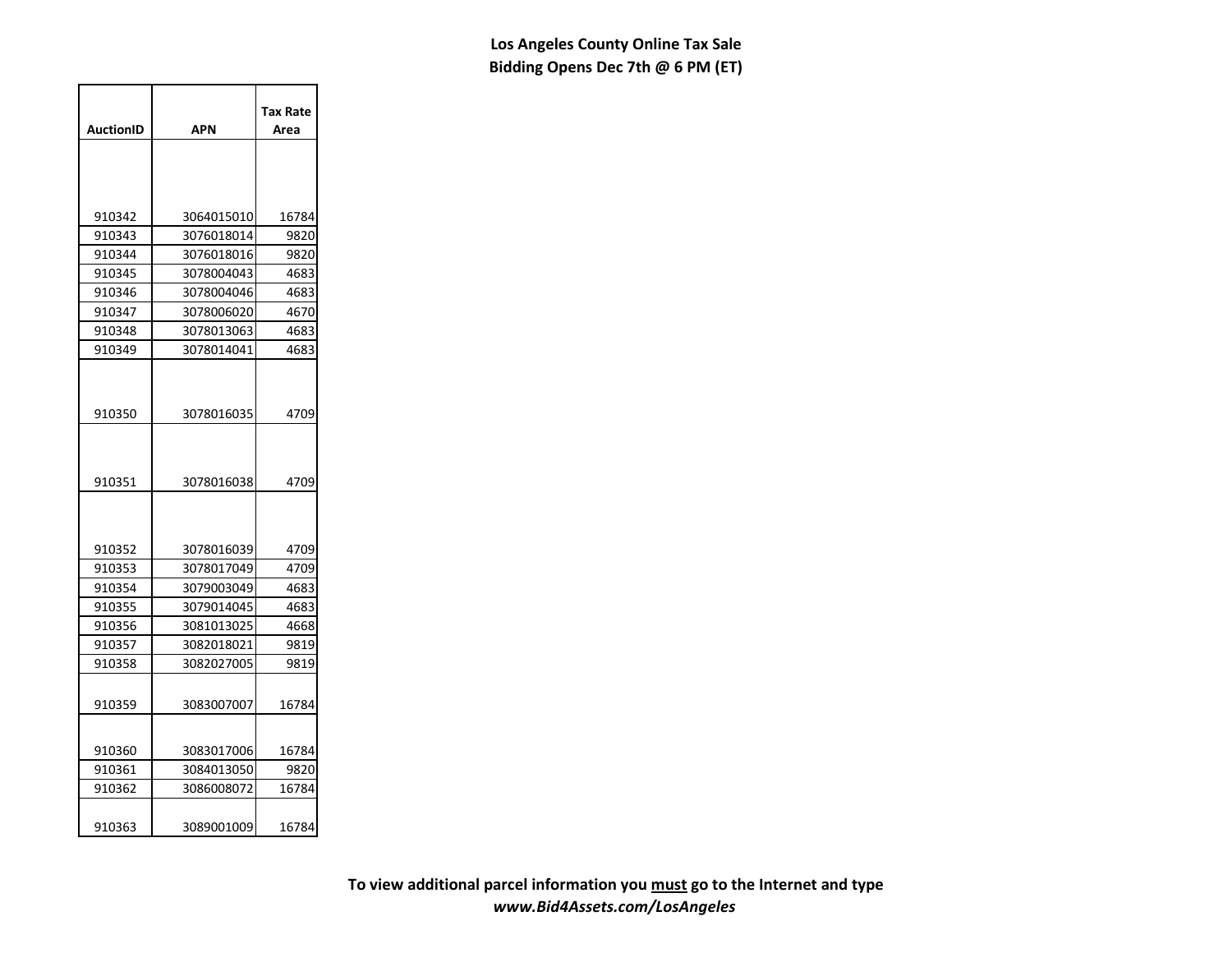|           |            | Tax Rate |
|-----------|------------|----------|
| AuctionID | APN        | Area     |
| 910364    | 3089004030 | 16784    |
|           |            |          |
| 910365    | 3089015004 | 16784    |
|           |            |          |
| 910366    | 3089015013 | 16784    |
| 910367    | 3091004023 | 9819     |
| 910368    | 3122034030 | 5618     |
|           |            |          |
| 910369    | 3145019020 | 4865     |
| 910370    | 3145020065 | 4815     |
| 910371    | 3145020155 | 4815     |
| 910372    | 3145020157 | 4815     |
|           |            |          |
| 910373    | 3152014006 | 4815     |
|           |            |          |
| 910374    | 3162027004 | 9821     |
|           |            |          |
|           |            |          |
|           |            |          |
|           |            |          |
|           |            |          |
| 910375    | 3201009010 | 9926     |
|           |            |          |
| 910376    | 3205023015 | 9610     |
|           |            |          |
|           |            |          |
| 910377    | 3210010003 | 16787    |
| 910378    | 3218006038 | 9576     |
| 910379    | 3218009012 | 9576     |
| 910380    | 3218017008 | 9576     |
| 910381    | 3218017009 | 9576     |
| 910382    | 3218024007 | 9576     |
| 910383    | 3218025014 | 9576     |
| 910384    | 3218027021 | 9576     |
| 910385    | 3223016009 | 8925     |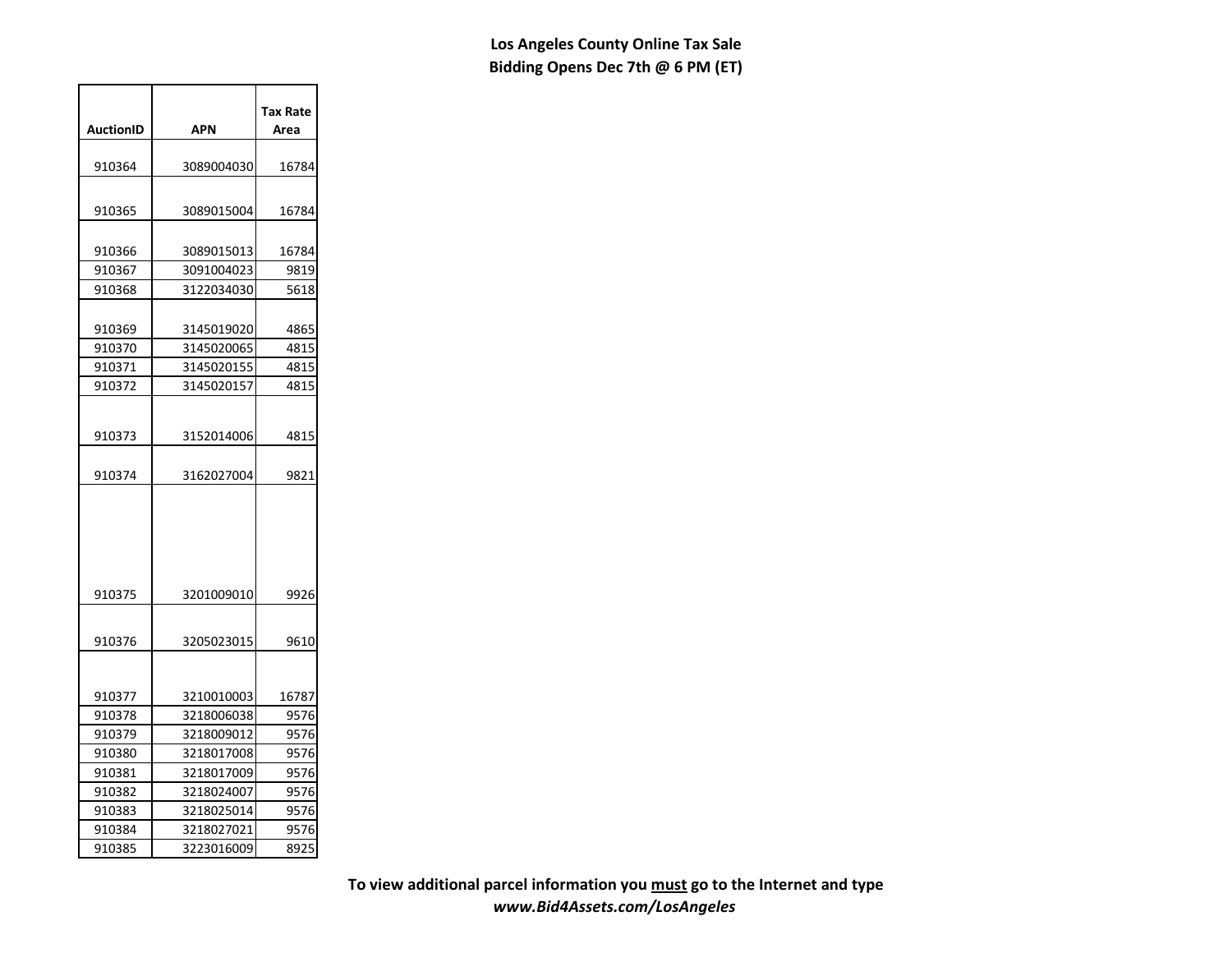|                  |                          | Tax Rate     |
|------------------|--------------------------|--------------|
| <b>AuctionID</b> | APN                      | Area         |
| 910386           | 3227013014               | 4497         |
| 910387           | 3228023019               | 4497         |
| 910388           | 3228025012               | 4497         |
| 910389           | 3228032007               | 4497         |
| 910390           | 3238005033               | 9601         |
|                  |                          |              |
| 910391           | 3242028002               | 16801        |
| 910392           | 3265001142               | 9610         |
| 910393<br>910394 | 3265023055<br>3266012014 | 9563<br>9561 |
|                  |                          |              |
| 910395           | 3270017016               | 8995         |
| 910396           | 3271015006               | 8995         |
| 910397           | 3272001028               | 2642         |
| 910398           | 3272005083               | 2642         |
| 910399           | 3272005096               | 2642         |
| 910400           | 3272005126               | 2642         |
| 910401           | 3272008089               | 2642         |
| 910402           | 3272010102               | 2642         |
| 910403           | 3272010109               | 2642         |
| 910404           | 3272013091               | 2642         |
| 910405           | 3272014095               | 2642         |
| 910406           | 3272027032               | 2642         |
| 910407           | 3272033096               | 2642         |
| 910408           | 3302004041               | 3435         |
| 910409           | 3302018017               | 3435         |
| 910410           | 3307005010               | 3435         |
| 910411           | 3310005057               | 3435         |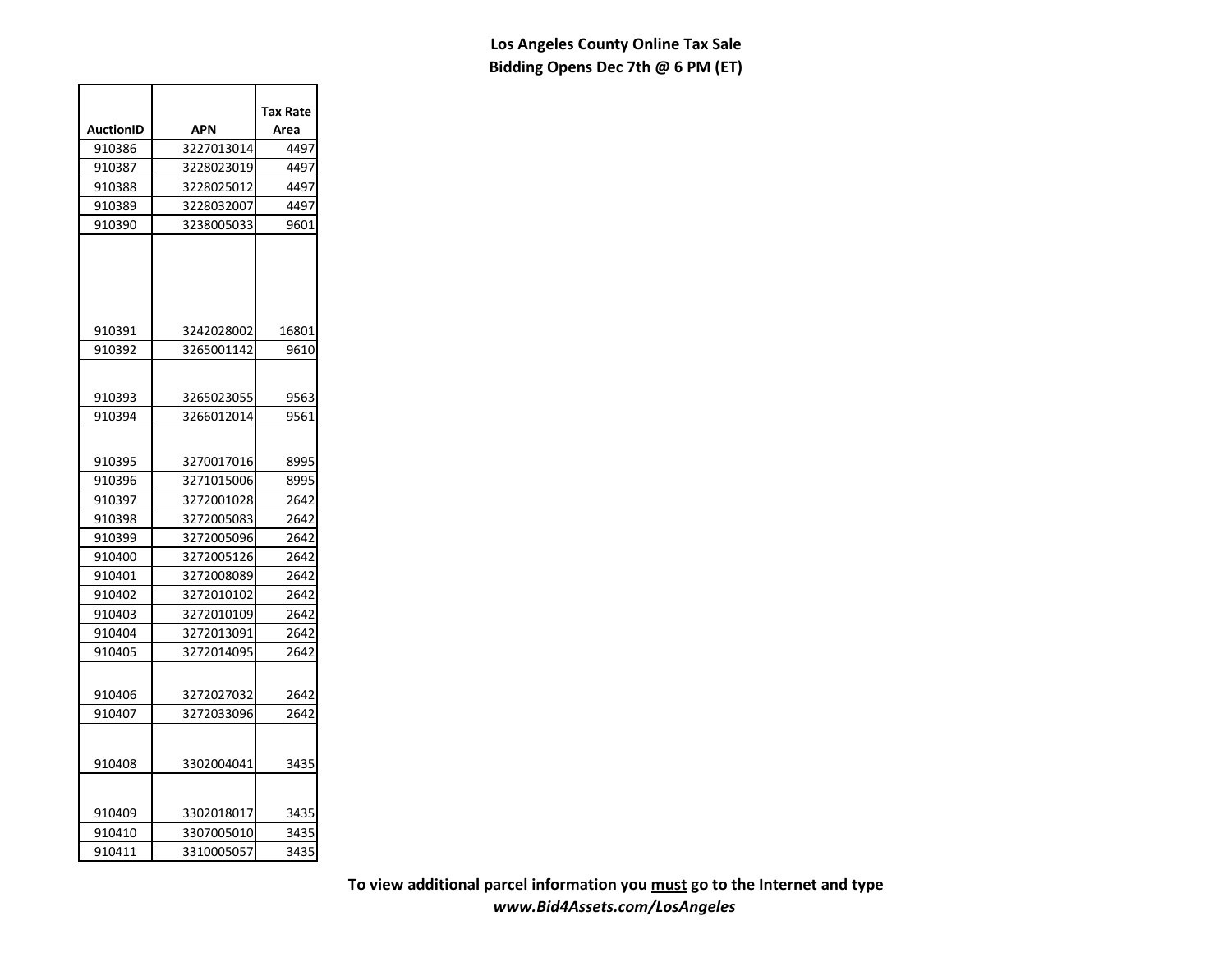| AuctionID | APN        | Tax Rate<br>Area |
|-----------|------------|------------------|
|           |            |                  |
| 910412    | 3310006010 | 3435             |
|           |            |                  |
| 910413    | 3310006023 | 3435             |
|           |            |                  |
| 910414    | 3310013030 | 3435             |
| 910415    | 3310015055 | 3447             |
| 910416    | 3310016024 | 3447             |
| 910417    | 3314006008 | 3449             |
|           |            |                  |
| 910418    | 3314018004 | 3450             |
| 910419    | 3314018026 | 3450             |
| 910420    | 3316005058 | 3449             |
|           |            |                  |
| 910421    | 3316020003 | 3449             |
| 910422    | 3318013025 | 3435             |
| 910423    | 3318013048 | 3435             |
| 910424    | 3318014079 | 3435             |
| 910425    | 3318015021 | 3435             |
|           |            |                  |
| 910426    | 3318015036 | 3435             |
| 910427    | 3322008047 | 3449             |
| 910428    | 3322013018 | 3449             |
| 910429    | 3322022009 | 3447             |
| 910430    | 3322024023 | 3447             |
| 910431    | 3322028028 | 3447             |
| 910432    | 3322031014 | 3447             |
| 910433    | 3326010042 | 3435             |
|           |            |                  |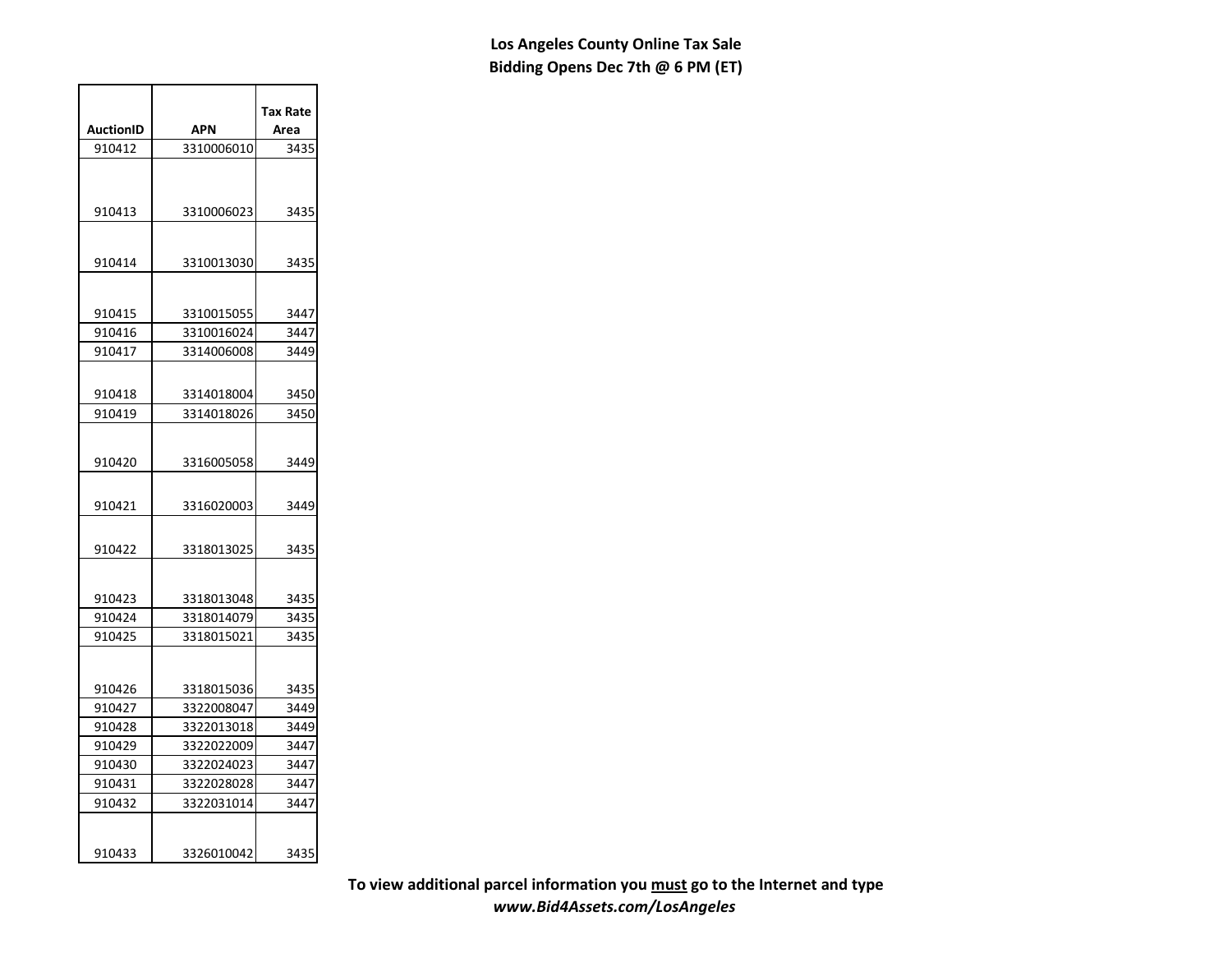|           |            | Tax Rate |
|-----------|------------|----------|
| AuctionID | APN        | Area     |
| 910434    | 3326014034 | 3435     |
| 910435    | 3326014057 | 3435     |
| 910436    | 3326026005 | 3450     |
| 910437    | 3326026007 | 3450     |
| 910438    | 3326029117 | 3449     |
|           |            |          |
| 910439    | 3326032036 | 3449     |
|           |            |          |
| 910440    | 3326032037 | 3449     |
| 910441    | 3326033025 | 3449     |
| 910442    | 3326034034 | 3435     |
| 910443    | 3336004023 | 9821     |
| 910444    | 3336012019 | 9821     |
|           |            |          |
| 910445    | 3336013006 | 9821     |
|           |            |          |
| 910446    | 3336013009 | 9821     |
| 910447    | 3336015020 | 9821     |
| 910448    | 3336016003 | 9821     |
|           |            |          |
|           |            |          |
| 910449    | 3338010048 | 9821     |
| 910450    | 3342002120 | 3449     |
| 910451    | 3344007013 | 9823     |
|           |            |          |
| 910452    | 3346003003 | 9821     |
|           |            |          |
| 910453    | 3346008046 | 9820     |
|           |            |          |
| 910454    | 3350002040 | 3449     |
|           |            |          |
| 910455    | 3350025016 | 3449     |
|           |            |          |
|           |            |          |
| 910456    | 3358001052 | 3449     |
| 910457    | 3358005022 | 3450     |
| 910458    | 3358006077 | 3449     |